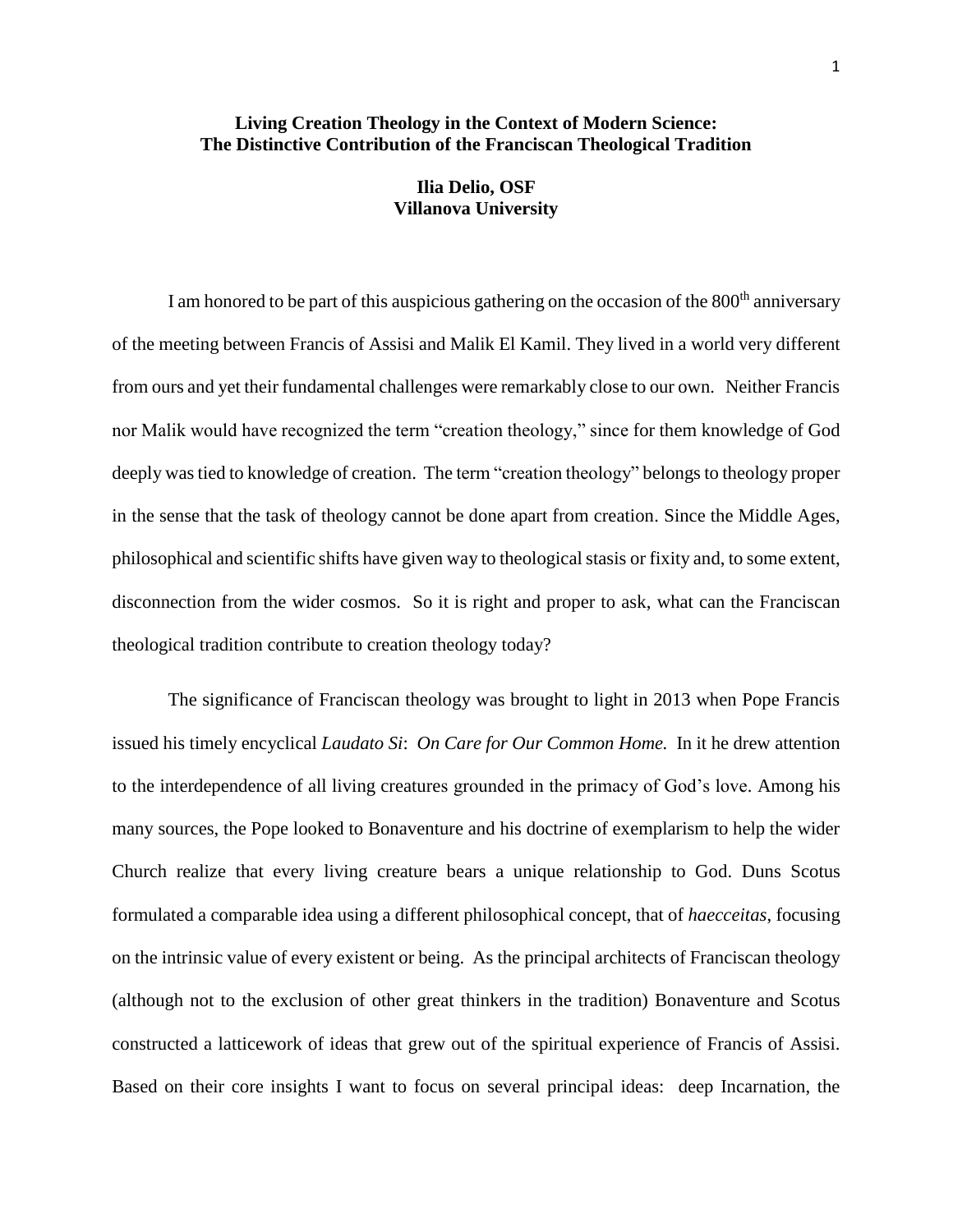primacy of Christ and a metaphysics of love. I will discuss their insights with regard to what science is pointing out today in terms of deep relationality, cosmic holism and evolution. I will suggest that the insights of Scotus, pave the way for process theology and, in particular, the work of Pierre Teilhard de Chardin. Finally, I will argue that Franciscan theology may be one of the most vital theological resources for the 21<sup>st</sup> century.

### **Deep Relationality**

Up to the modern period, the static, fixed Ptolemaic universe was the operative paradigm of cosmic life. In the Middle Ages, theologians developed their ideas based on Ptolemaic cosmology and inherited Greek philosophical insights. While Neoplatonism contributed to metaphysics, Aristotle influenced concepts of matter and form. The rise of heliocentrism in the late  $15<sup>th</sup>$  century displaced the Ptolemaic universe but not without conflict. Eventually heliocentrism prevailed in the sciences, while Christian theology retained the medieval synthesis. For three hundred years, Newton's vision of absolute space and absolute time was the sacred dogma of scientific cosmology. Space, for Newton, was an empty stage on which the drama of physics played out, a constant emptiness everywhere and at all times. Time, too, was constant. No matter where one stood in the universe, time flowed at the same rate. Albert Einstein's short revolutionary paper in 1905 swept away absolute space and time in a single stroke. Space is not an empty stage nor does time flow at a fixed rate. Rather space and time form a single continuum, each relative to the other. According to Adam Frank, "the new universe was a *hyperspace,* a world with an extra dimension. . . .in relativity every object becomes four-dimensional as it extends through time."<sup>1</sup> In 1916 the Dutch physicist Willem de Sitter constructed a universe that could stretch in different directions 'like taffy,' a theoretical insight that received experimental support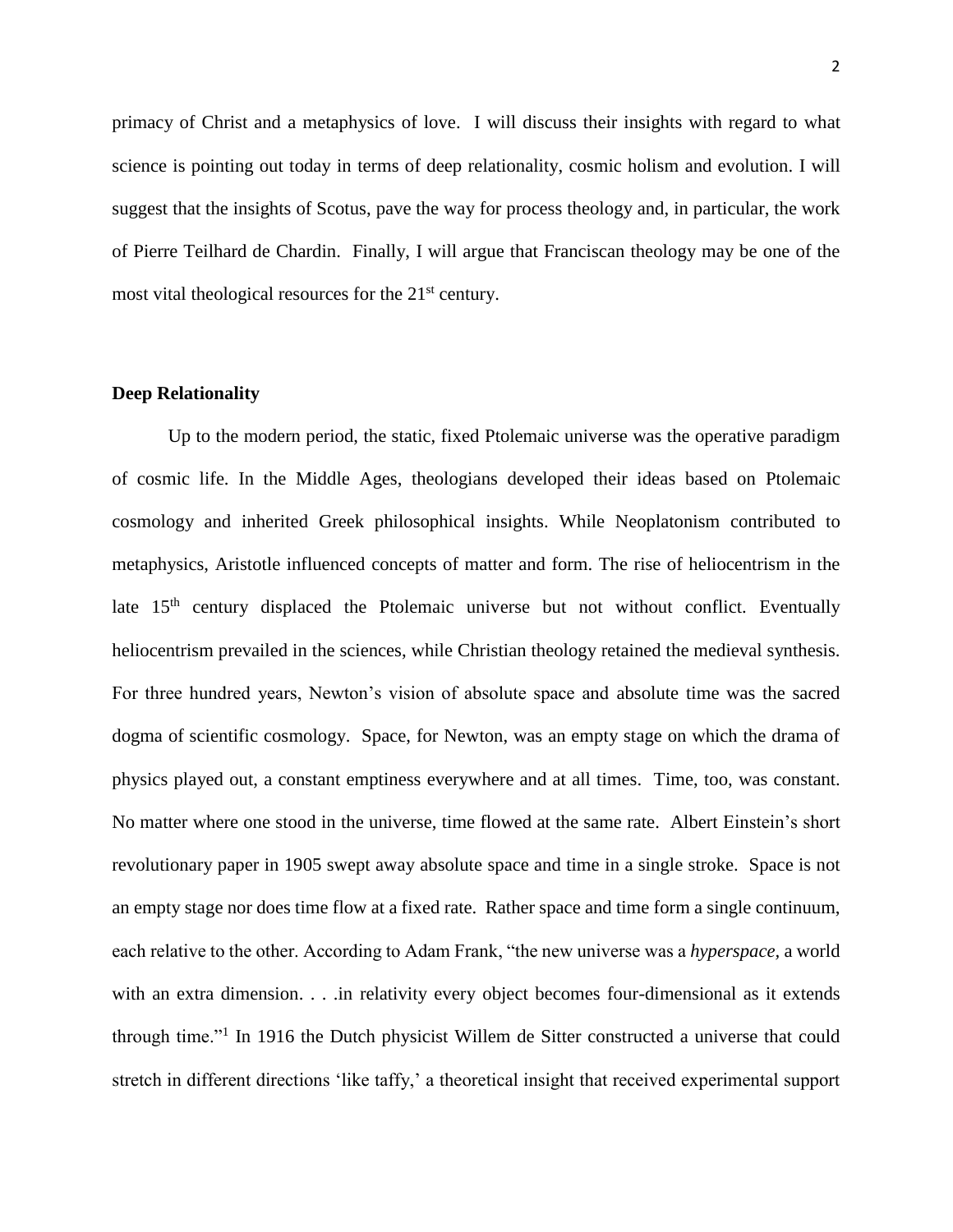in 1928 when the astronomer Edwin Hubble "using the most powerful telescope of his day, found that every galaxy in the sky was moving away from us."<sup>2</sup> By measuring the movement of galaxies, Hubble and others postulated that the universe is expanding.

Today we know our universe to be old, large, dynamic and interconnected. Our 13.8 billion year old universe began as a small hot dense singularity that rapidly inflated and cooled with expansion. The elastic nature of space-time impelled Einstein to think of gravity not as a substance but as a curvature of space-time by matter. In other words, gravity acts to structure space. Einstein's equations led to a most startling insight--that the elastic nature of the universe implies change—an insight Einstein himself was not comfortable with. Georges LeMaitre coined the term "big bang universe" and the notion of a hot big bang universe was later proposed. Some scientists estimate that the future age of the universe will be 100 trillion years, although the sun will die out long before then, perhaps four to six billion years from now. Our own galaxy, the Milky Way, is a mid-size galaxy consisting of billions of stars and stretching about 100,000 light years in diameter. The galaxies are often grouped into clusters—some having as many as 2,000 galaxies together. We are one of billions or maybe even a trillion galaxies.

Einstein's theory of special relativity evoked a new understanding of matter. Contrary to the ancient philosophical notion of matter as substance, Einstein postulated that the mass of a body is a measure of its energy content. Mass and energy are not identical but equivalent shown by the equation  $E = mc^2$ . Hence matter can be converted into energy and energy into matter. Einstein himself was perplexed by the mysterious nature of matter as a form of energy and had problems with quantum physics. There was speculation that a particle split in two, for example, could communicate over vast distances between the two halves almost instantaneously, what became known as quantum entanglement. How could this be? Only if the vast seemingly empty spaces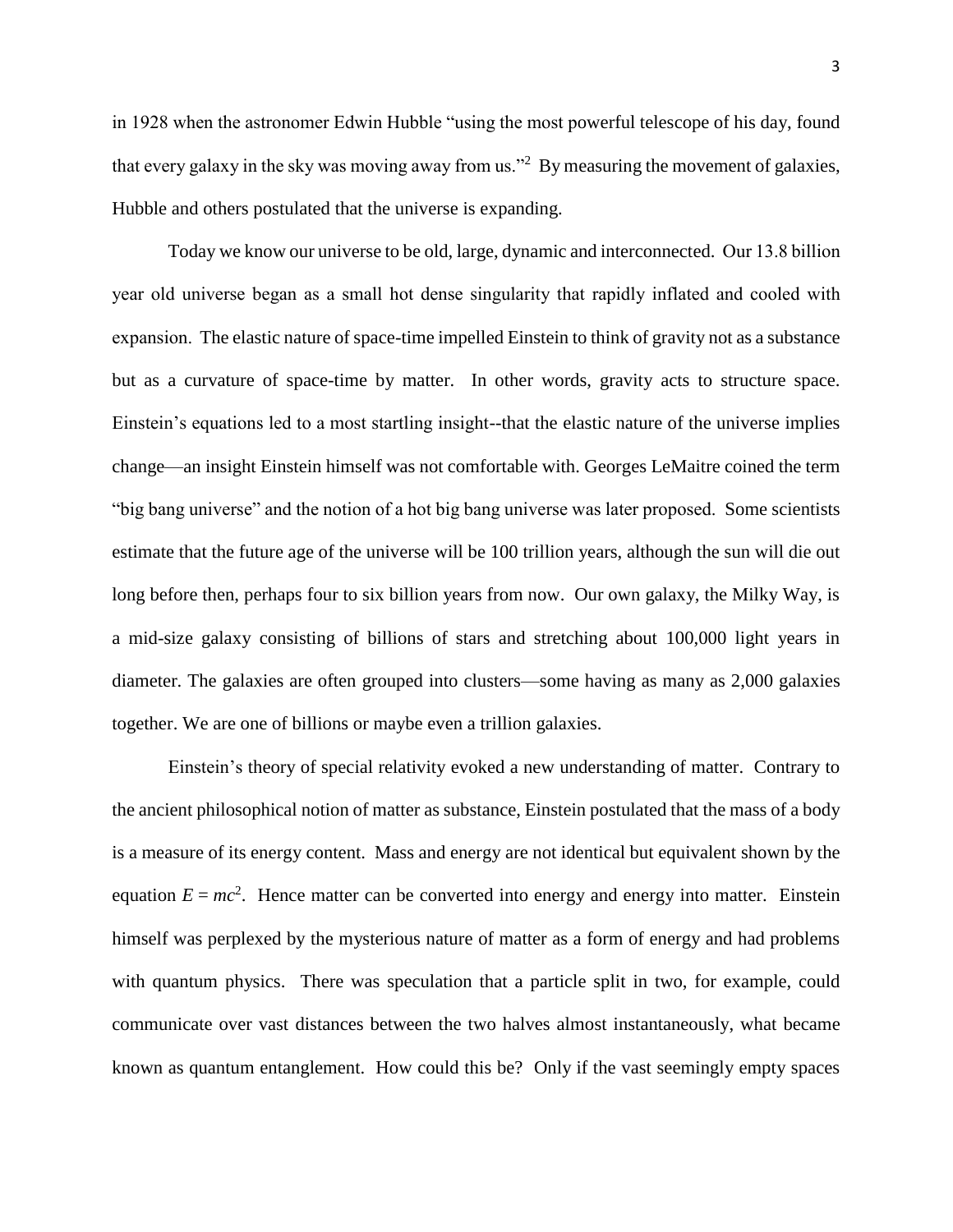of the universe are really not so empty after all, but complex layers of energy fields. This insight led to the realization that space is not empty but filled with infinite fields of energy. Paul Dirac quipped that the intrinsic interconnectedness of physical matter is such that if you pick a flower on earth, you will move the farthest star. Nature is an undivided wholeness.

## **Relational Holism**

David Bohm, a contemporary of Einstein, spoke of the quantum world in terms of implicate order, deeply entangled interactive fields governed by a principle of quantum wholeness. Bohm started with a notion of undivided wholeness and derived the parts as abstractions from the whole. He called this unbroken order "implicate order," indicating an enfolding of events. Implicate order is a way of looking at reality not merely in terms of external interactions between things, but in terms of the internal (enfolded) relationships among things. Whereas classical physics is based on parts making up wholes, Bohm took relationships between parts as primary. Each part is connected with every other part at the quantum level. The whole is the basic reality so that being is intrinsically relational and exists as unbroken wholeness in a system. The notion of implicate order led Bohm to say that as human beings and societies we seem separate, but in our roots we are part of an indivisible whole and share in the same cosmic process.

Although quantum mechanics is still hotly debated among scientists, there is a holism in nature that baffles scientists and does not let them rest easily. Philosopher Jonathan Schaffer claims that the fundamental layer of reality is not made of particles or strings but the universe itself—understood not as the sum of things making it up but rather as a single, entangled quantum state. That is, the universe itself is an entangled whole. What looks like "many worlds" from the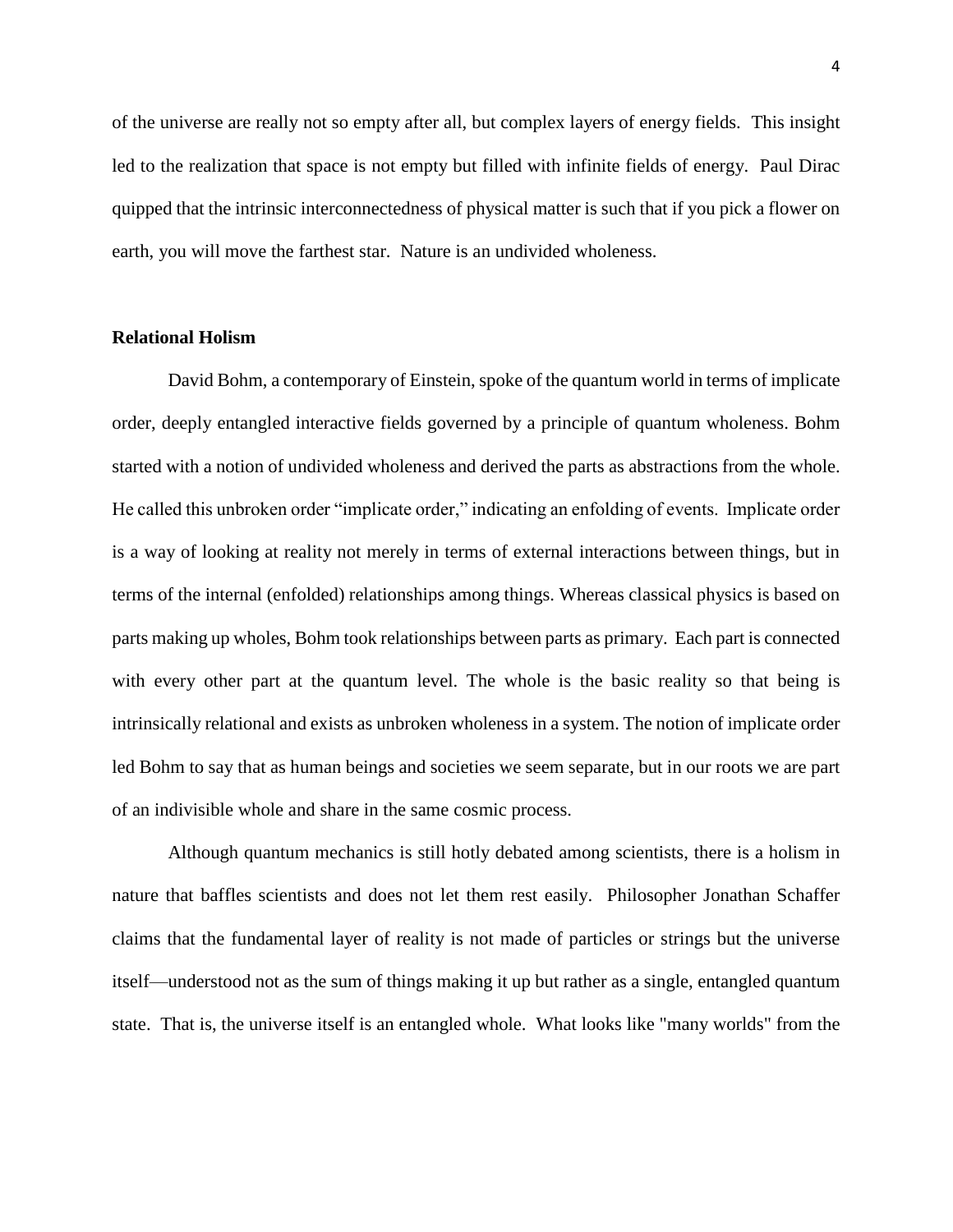perspective of a local observer is indeed a single, unique universe from a global perspective (such as that of someone who would be able to look from outside onto the entire universe).

### **Evolution**

The theory of evolution emerged among nineteenth century biologists but was made famous by Charles Darwin in his *Origin of the Species by Means of Natural Selection*. What Darwin showed was that natural life unfolds primarily through the process of natural selection, "a process that promotes or maintains adaptation and, thus, gives the appearance of purpose or design."<sup>3</sup> Darwin indicated that changes in the biological world are not due to outside forces or purposeful function of an organism but to mechanisms in nature such as natural selection and adaptation, which promote or maintain adaptation and thus give the appearance of purpose or design.<sup>4</sup> In a sense, Charles Darwin did for biology in the nineteenth century what Albert Einstein did for physics in the twentieth century: put to rest the understanding of nature as static and fixed.

Although Darwin showed how natural selection could account for species variation, he could not explain the appearance of mind or consciousness. As a result, "mental qualities were either squeezed out of existence or dismissed as mere causally inefficacious and epiphenomenal by-products of brain processes."<sup>5</sup> Wolfgang Pauli found this troublesome since scientific theories themselves were "products of the psyche."<sup>6</sup> More recently philosopher Thomas Nagel wrote that the mind has eluded physical explanation because "the great advances in the physical and biological sciences excluded the mind from the physical world."<sup>7</sup> Hence Darwinian evolution can explain material complexity but it treats consciousness as a later phenomenon that appears at higher levels in the process. There is an intrinsic contradiction in Darwinian evolution since, apart from mind, nothing can be said of matter.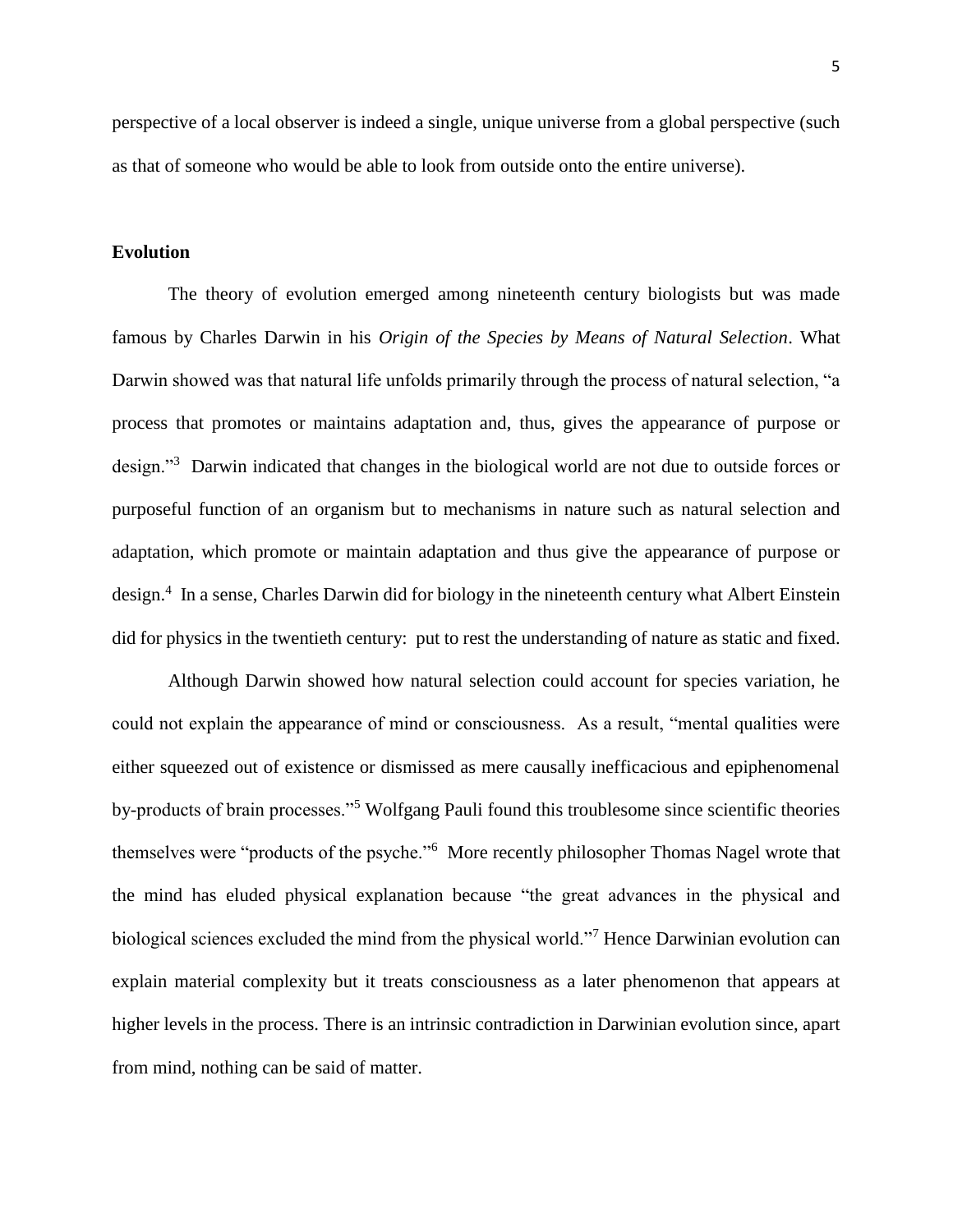## **Mind and Matter**

In the early twentieth century the physicist Max Planck said that consciousness is fundamental to matter; everything begins with consciousness. In the 1950s astrophysicist James Jean wrote: "The universe looks more like a great thought than a great machine. Mind no longer appears as an accident intruder into the realm of matter. . . . The quantum phenomena make it possible to propose that the background of the universe is mindlike."<sup>8</sup> Erwin Schroedinger, like Planck, thought that consciousness is singular and absolutely fundamental to matter; everything begins with consciousness which itself is immaterial. If consciousness was merely a product of biological emergence rather than a fundamental basis of physical life, it would be difficult to explain quantum phenomena. Robert Lanza suggests that life and consciousness are fundamental to understanding the nature of our reality, and that consciousness comes prior to the creation of the material universe.

The concept of "panpyschism" states that consciousness is fundamental and matter depends on consciousness. Panpsychism holds that even the smallest layers of reality have experience. It aims to locate the building blocks of reality in the most basic layer of reality identified by physics. Since it is impossible to say anything about matter apart from consciousness, it is reasonable to suggest that consciousness and matter form an integral unity. In this respect there is no "unconscious" matter; rather there is a level of consciousness in everything, from primitive or proto-consciousness to complex self-reflective consciousness, from conscious quarks, rocks and spoons to conscious amoebas, tables and trees. Phillip Goff explains that panpsychism is the best explanation for our current understanding of physics. He writes: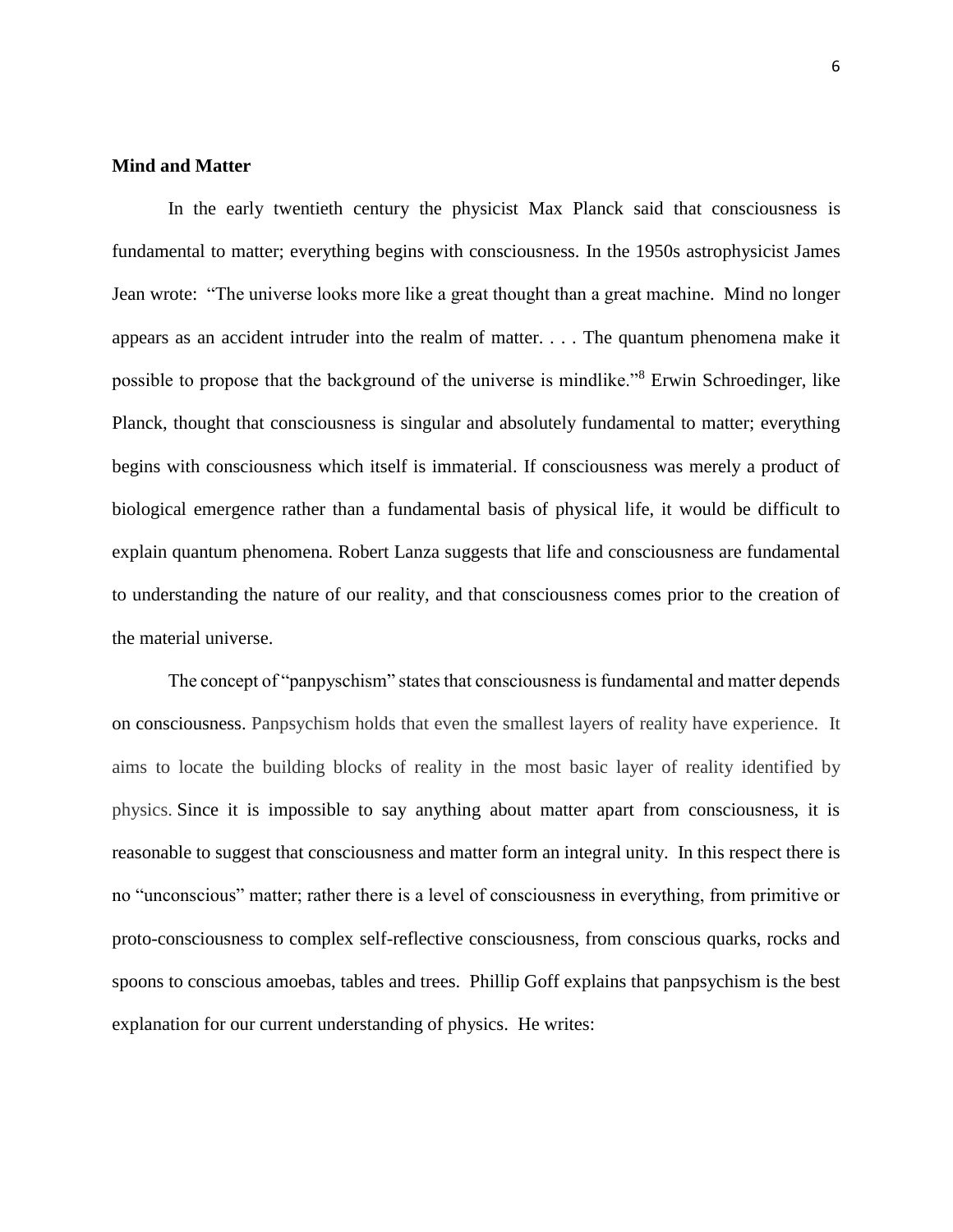Physical science doesn't tell us what matter *is*, only what it *does*. The job of physics is to provide us with mathematical models that allow us to predict with great accuracy how matter will behave. This is incredibly useful information; it allows us to manipulate the world in extraordinary ways, leading to the technological advancements that have transformed our society beyond recognition. But it is one thing to know the *behaviour* of an electron and quite another to know its *intrinsic nature*: how the electron is, in and of itself. Physical science gives us rich information about the behaviour of matter but leaves us completely in the dark about its intrinsic nature. In fact, the only thing we know about the intrinsic nature of matter is that some of  $it$  – the stuff in brains – involves experience. We now face a theoretical choice. We either suppose that the intrinsic nature of fundamental particles involves experience or we suppose that they have some entirely unknown intrinsic nature. On the former supposition, the nature of macroscopic things is continuous with the nature of microscopic things. The latter supposition leads us to complexity, discontinuity and mystery. The theoretical imperative to form as simple and unified a view as is consistent with the data leads us quite straightforwardly in the direction of panpsychism.<sup>9</sup>

If panpsychism is an apt description of reality, then consciousness is not something that appears with complex brains; rather consciousness is that which enables brains to evolve in the first place. Menas Kafatos and R obert Nadeau suggest that if human consciousness has emerged out of cosmic wholeness and is part of it, it is possible that an element of consciousness is active in the universe, that is, *cosmic consciousness.*<sup>10</sup> Physicist Henry Stapp wrote: "Our human thoughts are linked by non-local connections: what a person chooses to do in one region seems immediately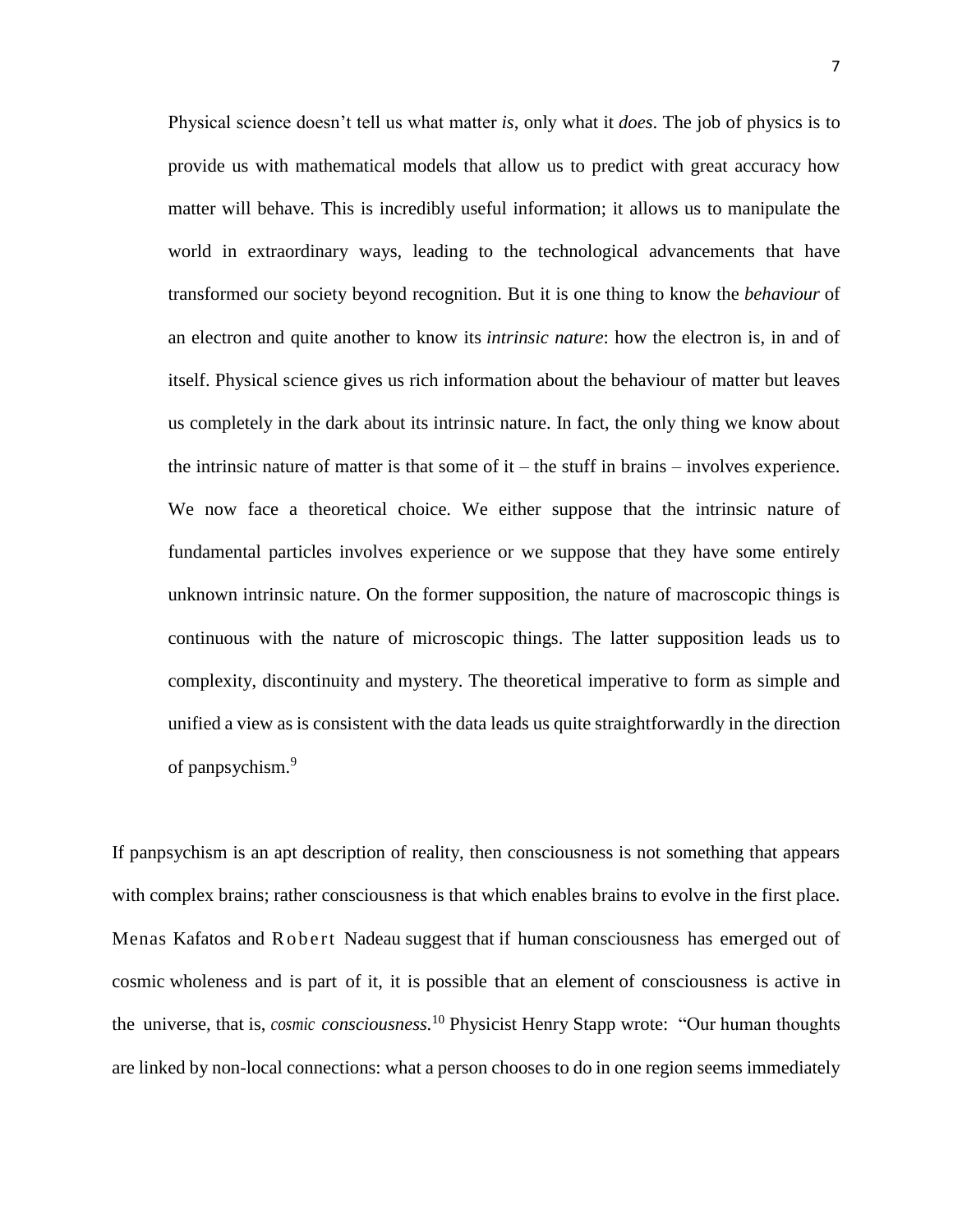to affect what is true elsewhere in the universe."<sup>11</sup> Neuroscientist Christof Koch writes, "we lack a coherent framework for consciousness. Although consciousness is the *only* way we know about the world within and around us there is no agreement about what it is, how it relates to highly organized matter or what its role in life is."<sup>12</sup> Giulio Tononi's [Integrated Information Theory](http://integratedinformationtheory.org/) argues that something has a form of "consciousness" if the information contained within the structure is sufficiently "integrated," or unified, so the whole is more than the sum of its parts. Because it applies to all structures—not just the human brain—Integrated Information Theory shares [the panpsychist view](https://philosophynow.org/issues/121/The_Integrated_Information_Theory_of_Consciousness) that physical matter has innate conscious experience. Tononi's theory postulates that the amount of integrated information that an entity possesses corresponds to its level of consciousness. One consequence of this theory is that all systems that are sufficiently integrated and differentiated will have some minimal consciousness associated with them: not only our beloved dogs and cats but also mice, squid, bees and worms.<sup>13</sup>

Science today is telling us that the lines between inorganic and organic or non-living and living nature no longer hold true. Ilya Prigogine, whose work on complex, dynamical systems won him the Nobel prize, said that communication or consciousness exists even in chemical reactions where molecules know, in some way, what the other molecules will do even over macroscopic distances. Throughout all of life, there is creative dialogue between matter and consciousness; neither is reducible to the other and, yet, neither can function without the other. According to scientist Fritz Popp, the difference between a living and non-living system is the radical increase in the occupation number of the electronic levels.<sup>14</sup> The difference of consciousness between living and non-living is one of degree not principle.<sup>15</sup> Nature seems to have a built-in awareness of its own integral wholeness.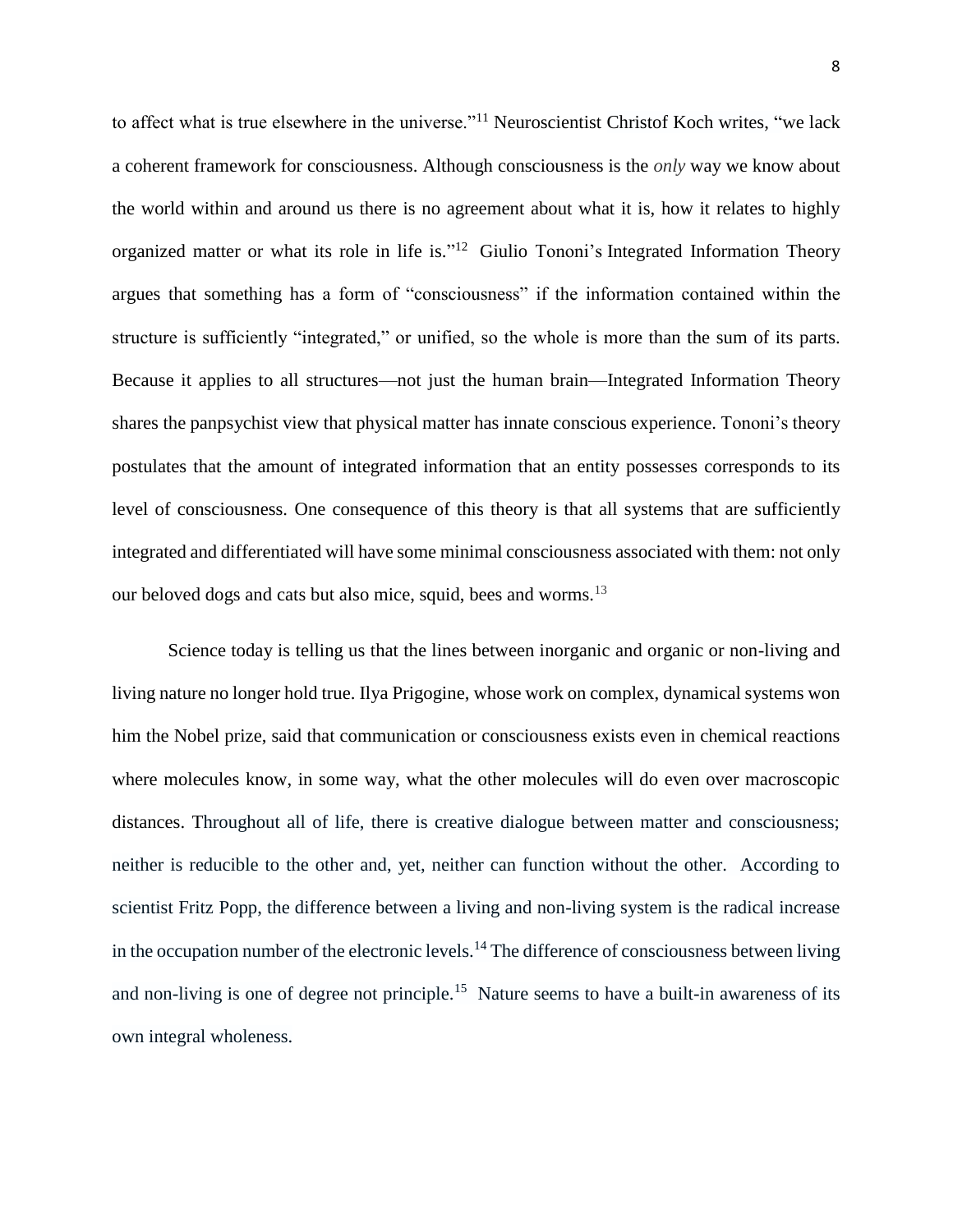Wolfgang Pauli who was one of early pioneers of quantum physics said, "It would be most satisfactory if physis (matter) and psyche (mind) could be conceived as complementary aspects of the same reality."<sup>16</sup> By way of definition, "Two or more descriptions are complementary if they mutually exclude one another and yet are together necessary to describe the phenomenon exhaustively."<sup>17</sup> This notion excludes reductionism of either an idealist (the primacy of consciousness or panpsychism) or materialist nature (binary matter and mind) while being necessarily incompatible with dogmatic physicalism and scientific materialism. Carl Jung proposed a view of basic reality which does not consist of parts but is an unfragmented whole, the *unus mundus*; mind and matter form a complementary whole which cannot be reduced to parts.<sup>18</sup> Consciousness and relationality are the two fundamental aspects of the physical universe.

#### **Teilhard and Scotus**

Pierre Teilhard de Chardin was a Jesuit scientist, a paleontologist by training, who was concerned that Christianity had become irrelevant in a world of modern science. He sought to bring science and faith together, as two aspects of the same conjugate of the knowing process. Teilhard understood the science of evolution as the explanation for the physical world and viewed Christian life within the context of evolution. Evolution, he claimed, is ultimately a progression towards consciousness; the material world contains within it dynamism toward spirit. The human person is unique, Teilhard wrote, because she or he has the ability to reflect; we know that we know. The human person is integrally part of evolution in that we rise from the process but we can reflect on it and direct its future. Quoting Julian Huxley, Teilhard wrote that the human person "is nothing else than evolution become conscious of itself." To this idea he added, "the consciousness of each of us is evolution looking at itself and reflecting upon itself."<sup>19</sup> Thus the human person is integral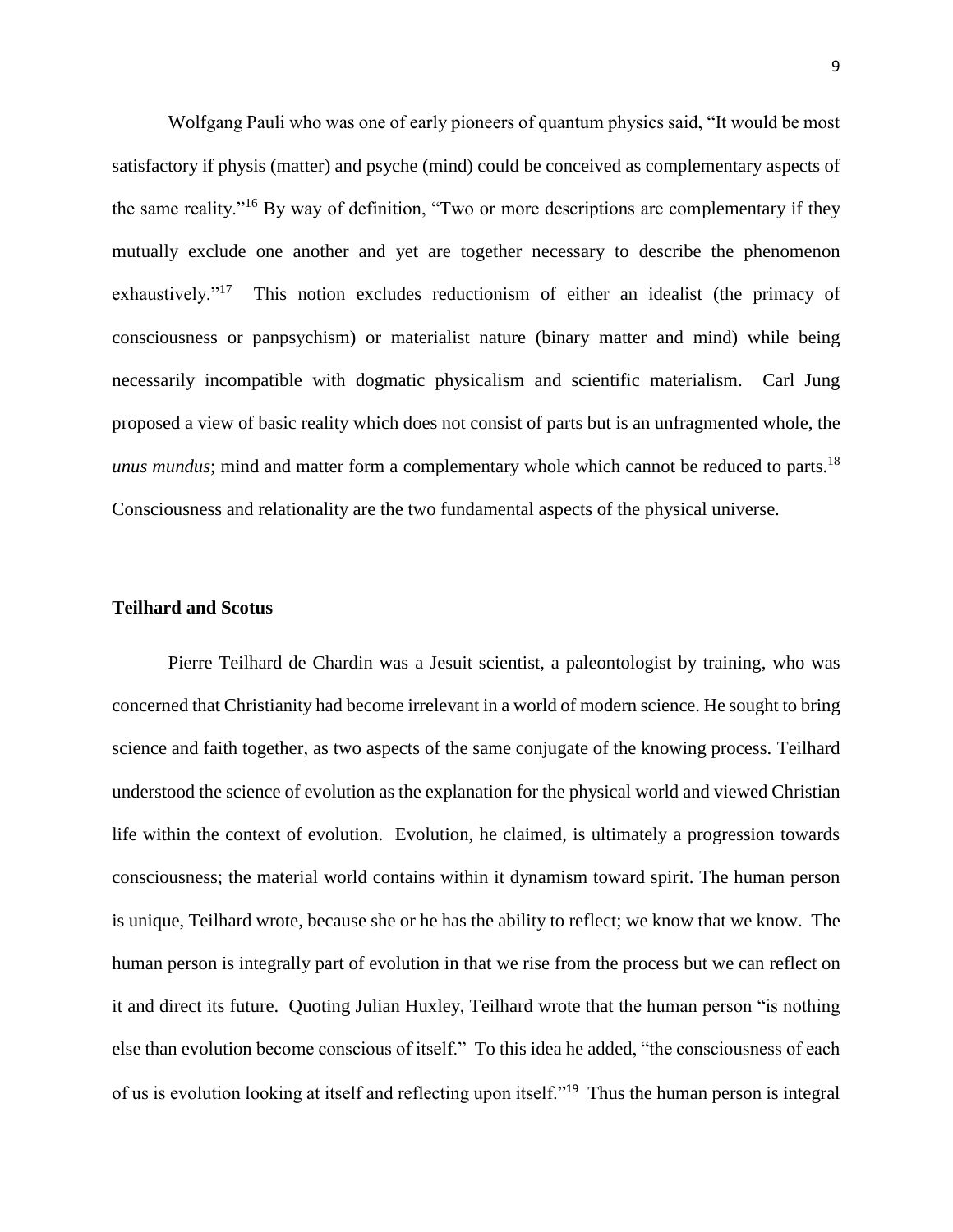to evolution; s/he is "the point of emergence in nature, at which this deep cosmic evolution culminates and declares itself."<sup>20</sup> The universe orients itself toward intelligent, conscious, selfreflective life.

Teilhard indicated that intelligent life cannot be considered in the universe any longer as a superficial accident but, rather, must be considered to be under pressure everywhere—ready to burst from the smallest crack no matter where in the universe—and, once actualized, it uses every opportunity and means to arrive at the extreme of its potentiality, externally of complexity, and internally of consciousness.<sup>21</sup> Thomas King wrote: "In his direct experience of the cosmos, Teilhard believed he found an 'Absolute' that drew him and yet remained hidden. . . .He decided to surrender and allow himself to be rocked like a child in the arms of the great mother—the earth."<sup>22</sup> In dialogue with the physicists of his day, he posited a fundamental law of attraction in the universe that corresponds to a rise in consciousness. He considered matter and consciousness not as "two substances" or "two different modes of existence, but two aspects of the same cosmic stuff."<sup>23</sup> Life, he wrote, is "a specific effect of matter turned complex; a property that is present in the entire cosmic stuff."<sup>24</sup> From the Big Bang onward there is a "withinness" and "withoutness," or what he called, radial energy and tangential energy.<sup>25</sup> Consciousness is the withinness or "inside" of matter and attraction is the "outside" of matter; hence, matter is both attractive (tangential) and transcendent (radial). The complementarity of mind and matter explains both the rise of biological complexity and the corresponding rise of consciousness. Together they express a core energy in the universe which Teilhard identified with love. The physical structure of the universe, he said, is love.

# **Omega**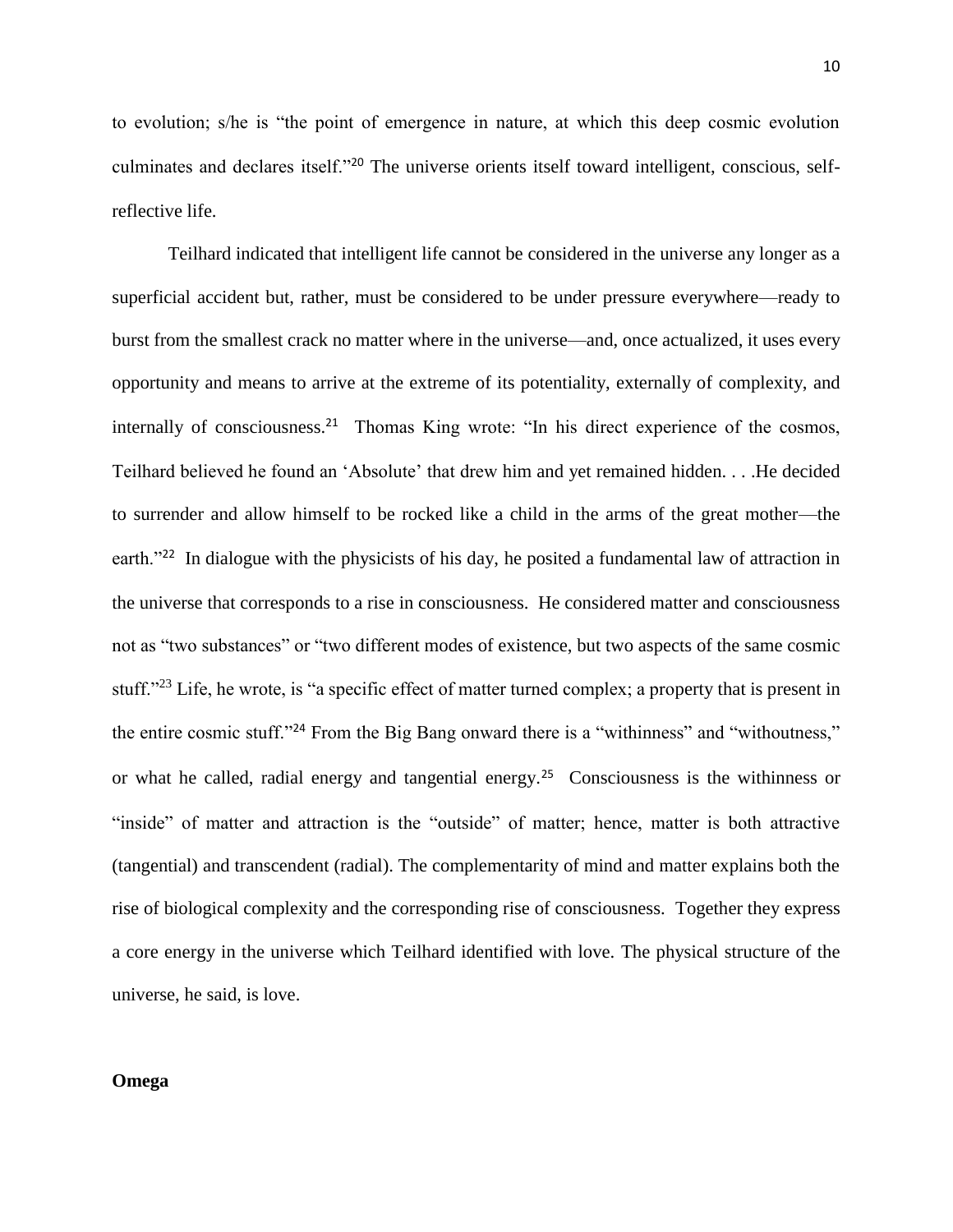As a paleontologist, Teilhard accepted evolution as the basis for human emergence; however, he felt that Darwinian evolution did not adequately explain the complexification of mind in nature. Following Henri Bergson, he posited a principle of wholeness that is within yet distinct from nature itself. In his essay 'The Heart of Matter' (1950) he described a divine 'diaphany,' a 'shining through' of divine presence in matter, a presence of divine power in all living things. Teilhard identified this diaphanous presence with Omega. One can see here a complement to Bonaventure's notion of "concursus" whereby there is a dynamic and ongoing involvement of God in created order. Bonaventure stressed that every single moment of a creaturely existence is a gift since "it is only by God's concurrence that things are sustained in being."<sup>26</sup> Teilhard saw the work of Omega as intrinsic to creaturely activity itself; that is, contingent being is not dependent on divine love in a Neoplatonic sense. He wrote: "God acts from within, at the core of each element, by animating the sphere of being from within. Where God is operating, it is always possible for us to see oly the work of nature because God is the formal cause, the intrinsic principle of being, although God is not identical with being itself."

Teilhard's concept of Omega is similar to Duns Scotus's idea of concurrence. To appreciate Scotus's insight is first to affirm that the Subtle doctor's unabashedly novel theology provides a ground for understanding process theology in our scientific age. Process theology originated with Alfred North Whitehead who saw western Christianity as nothing more than a footnote to Plato. Whitehead sought an understanding of God consonant with a world of change. He spoke of God as the primordial subject of the never-ending act of existence, a determinate reality here and now but with unlimited capacity to acquire further determinates in later moments of divine existence. God's eternal purpose is to evoke creatures with the richest possible form of experience into being in love; creativity is a process by which the many become one and are increased by one. Process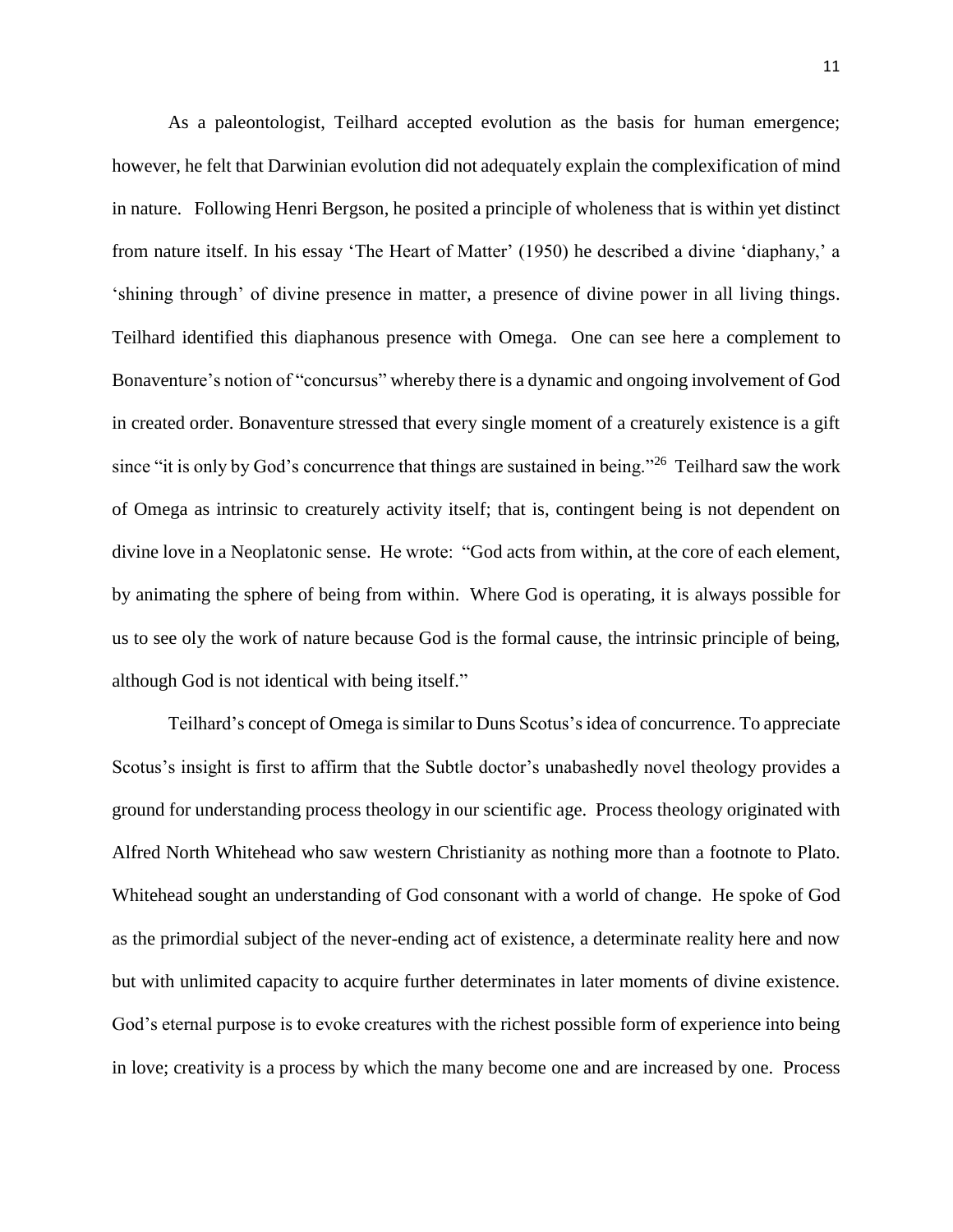theology claims that that divine being and created being are in mutual relationship. God is not omnipotent in terms of being coerceive but persuasive. The universe is characterized by process and change carried out by the agents of [free will.](http://en.wikipedia.org/wiki/Free_will) [Self-determination](http://en.wikipedia.org/wiki/Self-determination) characterizes everything in the [universe,](http://en.wikipedia.org/wiki/Universe) not just human beings. God cannot force anything to happen, but God can influence the exercise of this universal free will by offering possibilities. For God to be perfect, God must be both powerful and leave other beings some power to resist the divine persuasion. God can change in so far as God can be affected by events in the universe; however, such change does not affect the primordial pole or unorginate goodness of God.

Scotus held a position that was deeply catholic and faithful to the experience of Francis of Assisi—God entered the material world in the incarnation. Like Bonaventure, he focused on the Trinitarian and relational God as Creator and grounded his doctrine in a Trinity of generous love. His theological synthesis is summed up in the words: God is love (1 Jn 4:8). Since everything has its origins in God, everything has its origins in love. God creates because God freely wishes to reveal and communicate Godself to others as the fullness of God's own love. Hence, love is our deepest reality not as a participative reality but as a true reality of relationship. Scotus rejected analogy of being with its deep Neoplatonic roots as the first principle of order and posited that there is one order of being–univocal being (literally, one voice)—in which divine being and created being exist, each according to its own nature. Hence God does not exist outside the relational ordering, as if only the effects were ordered and the cause lay outside the relationship. Rather there is a common relation between Creator and creature in regard to each other. Univocal being posits a common foundation between the mind and reality so that knowledge of God is truly possible through everything that exists. 27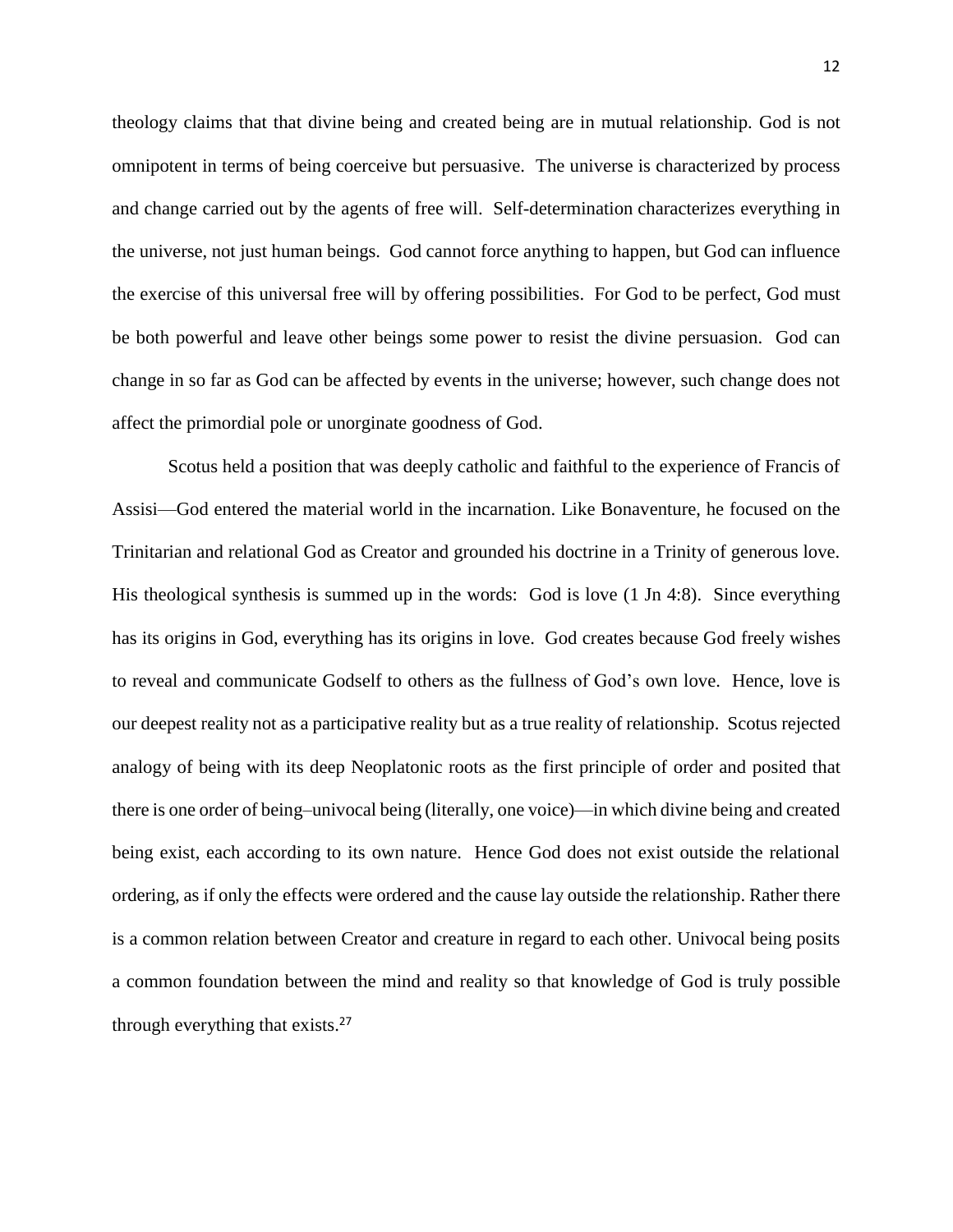God creates by bringing that which does not yet exist (potentiality) into being (actuality); hence God brings being into relationship and exists in relationship to that which is created. It is this unique being-in-relationship that Scotus defines as *haecceitas,* a principle of individuation which grants to each being its own unique beingness, the singular gift of being that makes something "this" and not "that." Everything that exists, from quarks to stars, leafs and worms, emerges from the unique love of God; everything has its own *haecceitas*. 28

## **God Who Acts With**

How God acts in relation to each unique being is described by Scotus's principle of "concurrence" which is the simultaneous operation of primary and secondary causes, an actingalong-with rather than an acting-in.<sup>29</sup> Basically this doctrine states since everything has its own unique being, the activity of each being is concurrent with divine presence as both source of each unique being and the freedom of each being to be itself, in its own creative activity. Concurrence is the simultaneous operation of primary and secondary causes, an acting-along-with rather than an acting-in. As a result, "the less perfect cause can add something, inasmuch as the cumulative effect of the more perfect cause and the less perfect cause is more perfect than the effect of the more perfect cause alone. The created world can thus add some perfection and nobility to what comes from the uncreated cause, which therefore is no longer necessarily more perfect or nobler than what it causes."<sup>30</sup> In short, the "being of the effect does not depend any longer on [God's] gift of being."<sup>31</sup> Everything that exists has its own unique being-ness, its *haecciettas*, and the activity of its being is the divine presence which is both the source of its unique being and the freedom of being to be itself in its own creative activity. Hence there is a mutual relationship between God and created being; God participates in being as being participates in God. In a sense,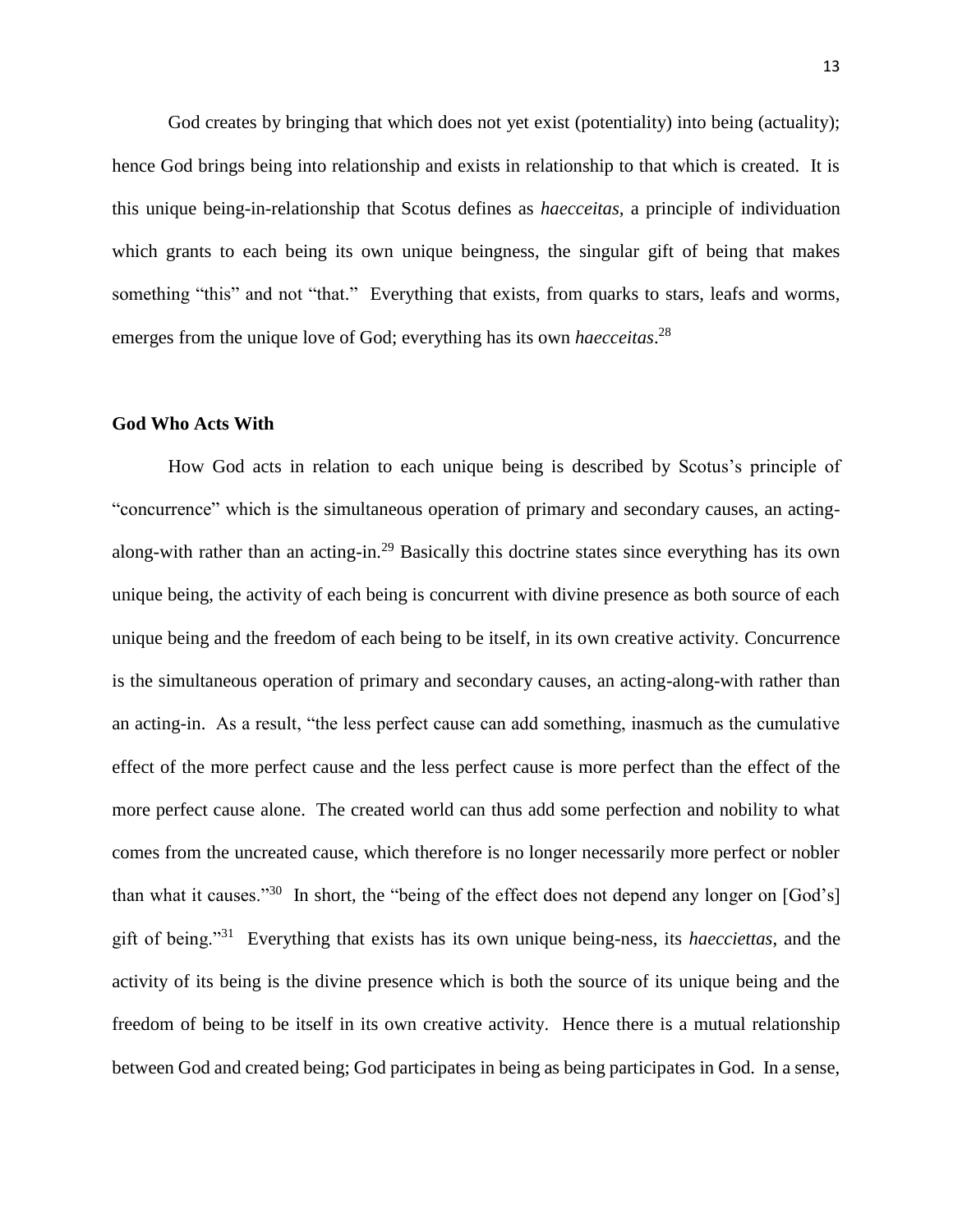every creative act of being transcends God and every creative act of God transcends being. Stretching Scotus's concept of concurrence into a modern framework of evolution, I would suggest that the consciousness dimension of materiality is the presence of Omega, the divine depth of each material existent is a principle of consciousness. The complexification of matter is the movement from lower levels of consciousness to higher levels of consciousness and deeper relationships of love. Hence the principle of concursus can help explain the dynamic transcendence of being described by the process of evolution.

Scotus's doctrine of concurrence is strikingly similar to the way Teilhard framed divine causality. God is the formal cause, the intrinsic principle of being, although God is not identical with being itself. God acts from within, at the core of each element, by animating the sphere of being from within. Where God is operating, it is always possible for us to see only the work of nature because God is the intrinsic principle of being. As principle of being, God imparts to creation its inner dynamism but what nature creates can transcend God. Thus while God is principle of nature's creativity, nature's creativity can transcend God. God and created being are a unified creative act. God is creating through matter and in a certain sense in union with it. He believed that without creation, something would be absolutely lacking to God, considered in the fullness not of his being but of his act of union. Creation contributes to God what God is lacking in God's own life, namely, materiality. Since this finite universe is God's very (actualized) existence, God is a dynamic process of creative love. It is the actualization of God's love that is the basis of everything that exists.

### **Christogenesis**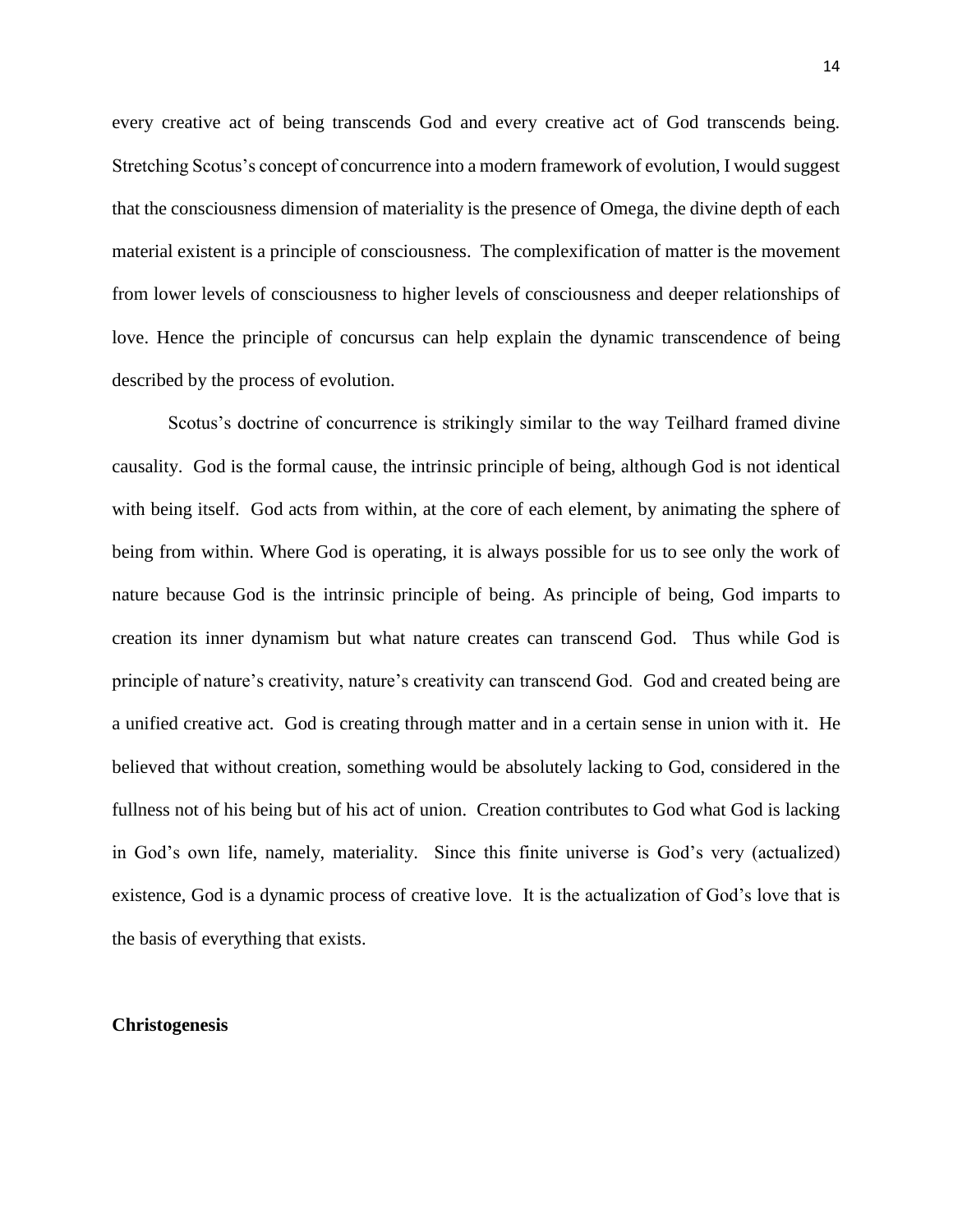Both Bonaventure and Scotus saw an intimate connection between creation and incarnation grounded in the infinite love of God. God not only loves himself, Scotus claimed, but the reason for all divine activity is found in the very nature of God as love. He found it inconceivable that the greatest good in the universe, the Incarnation, could be determined by some lesser good such as human redemption. Such a sin-centered view means that Christ simply lessens the universe's guilt. The reason for the Incarnation is not sin but love, according to Scotus. Christ is first in God's intention to love.

When Teilhard learned of the Primacy of Christ doctrine from the Franciscan Fr. Allegra, he exclaimed, "there is the theology of the future!" The doctrine of the primacy of Christ allowed him to bring faith and evolution together in a framework of meaning: evolution is the rising up of God incarnate. Niels Gregersen has called this "deep incarnation" meaning that divinity is immersed in materiality from the Big Bang onwards. The primacy of Christ spoke to Teilhard of God's deep involvement in evolution. The God who is in evolution cannot be a God who creates from behind but must be ahead, the prime mover who is Omega.

Teilhard brought evolution and God together in such a way that the incarnation is the meaning and purpose of evolution: God is in evolution. God is creating the world out of love and the world is giving birth to God (theogenesis) through love. In an unfinished evolutionary universe, God is rising up in love, as the universe is in the process of *creating itself*. Since God's essential nature is Love, God is most deeply actualized not in beings as a universal class, but in the multitude of personal loves they exist to enact. In this sense, God does not exist as ontologically distinct absolute being in which created beings participate, but rather divine being loving in and through created being, *our* love for one another. Only in actualization can love be experienced on a *personal* level in the relations between one deepest center of being and another.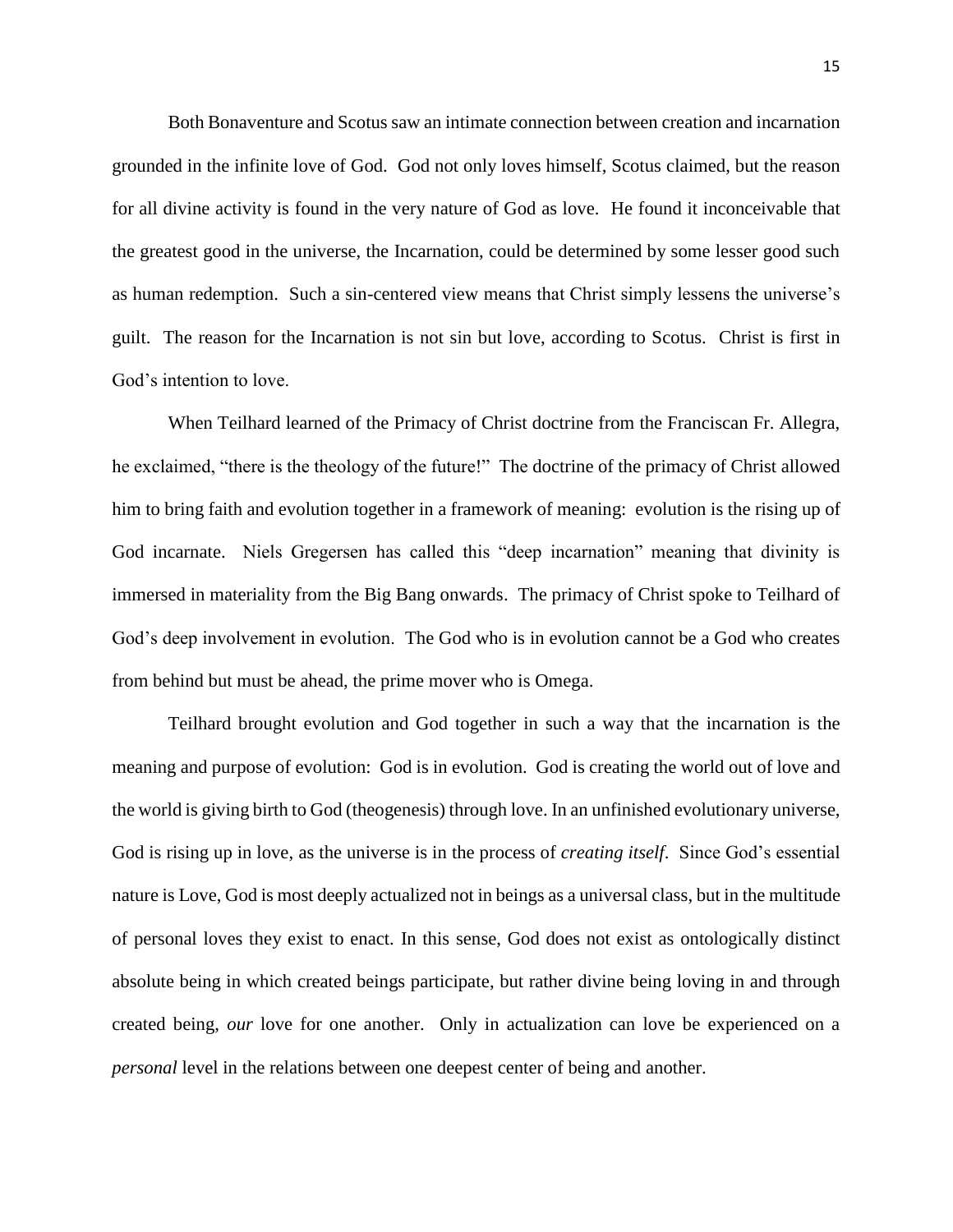Teilhard developed his doctrine of theogenesis (literally, the birthing of God) based on the evolution of consciousness and love. He wrote: "As a direct consequence of the unitive process by which God is revealed to us, he in some way 'transforms himself' as he incorporates us."<sup>32</sup> As we come to a higher consciousness of a point of unity, God rises up in us; God *becomes* God in us. This is the meaning of incarnation; God "enters into" matter by rising up in matter as the unitive power of love. Thus we are in God and God is in us without collapsing or merging these two realities, since they form a single unified reality. This emerging reality is the Christ, God's personal embodied presence in evolution. Peter Todd writes: "Teilhard thinks God needs humankind to become both whole and complete. The implication is that God and humanity are in an entangled state and that the individuation of each is inextricably bound with the other. This entanglement of God and world is symbolized by the concept of Omega." It is not enough to simply believe in God, Teilhard said; rather we are to incarnate God and help God become God, if we are to realize the potential of created existence.<sup>33</sup> "This transformation in consciousness," Todd states, "is the divinization or resacralization of the world."<sup>34</sup>

If the rise of consciousness in evolution is the rise of God, then Jesus is the One in whom cosmos, anthropos and God-consciousness arrive at full union. Jesus's unified consciousness of God is God's full disclosure in love. In the person of Jesus, God, cosmos and the human person form a singularity of love, in effect, a new Big Bang in evolution, the release of the Spirit and a new future in God. Jesus is a new departure in the creative process, the beginning of a new possibility for human existence in which new potentialities of life are actualized in those who are willing to share in Jesus' human and open response to God. In Jesus we find the Hebraic ethically responsible individual and the intense experience of God's immediacy. Faith in God liberated him to accept the full implications of his freedom and responsibility. Thus we see in Jesus a new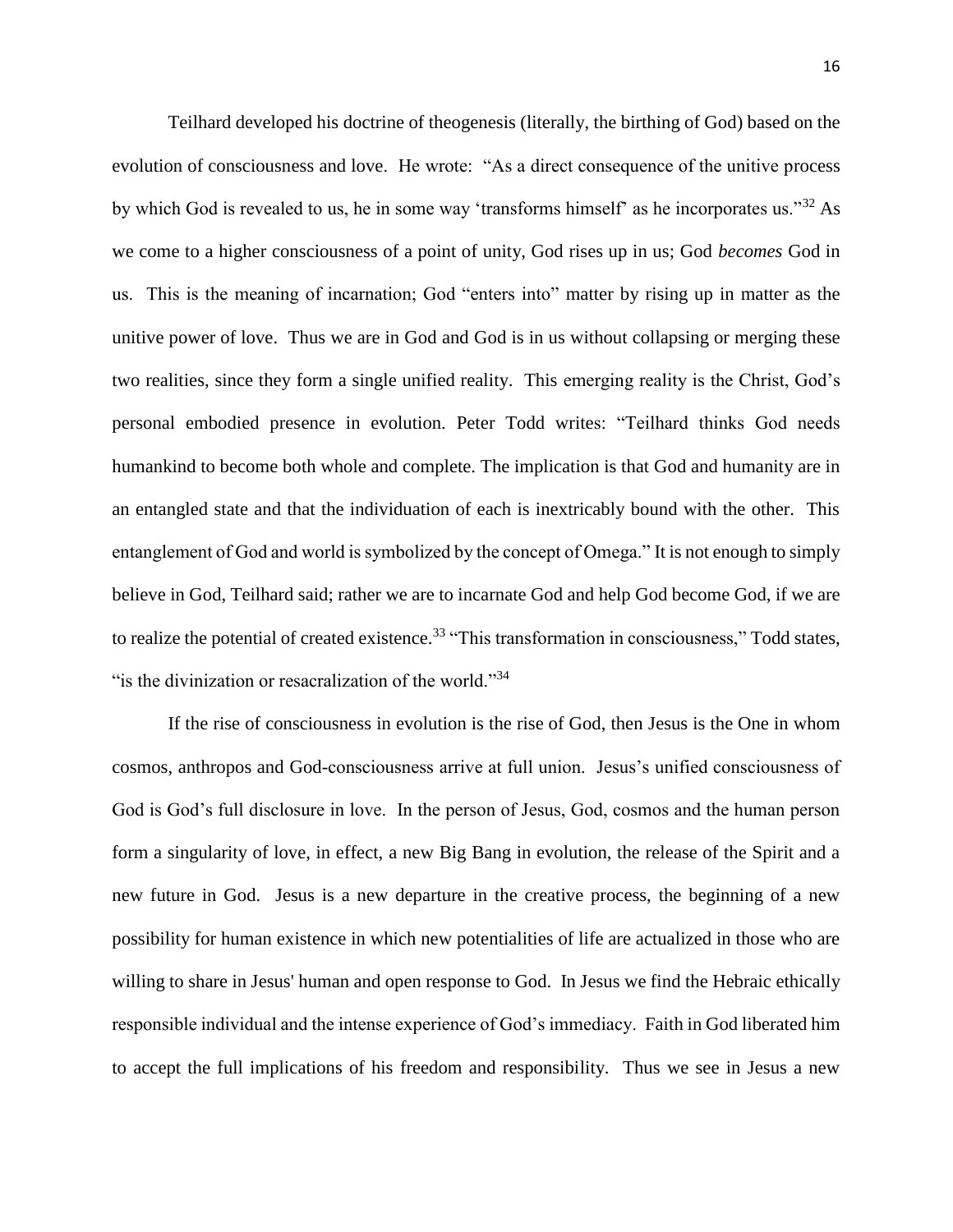structure of existence emerging, a new consciousness. The love of God and consciousness of God's immanent presence impelled Jesus to create a new field of atoning (or "at-onening) love, bringing into community those left outside community, healing and restoring the sick to life. Jesus is a new "centration" in the universe, a new "big bang," who ushers in a *new directionality into evolution*, culminating in the human choice for a new future in God. His death is the liberation of the Spirit of new life. Jesus is the exemplar of God in evolution and shows that we are to freely embrace and personalize the love of God. Since we actualize God in ourselves, we continue the evolution of Christ through the life-giving Spirit. Hence we must become aware of the deepest, most personal love at the center of our lives and out of this love assume a new responsibility for the life of the world.

## **Francis of Assisi**

It is not hard to see a relationship between Francis of Assisi and the evolution of Christ. One can almost hear him singing, "the love of him who loved us is greatly to be loved."<sup>35</sup> He took the world of concrete materiality as the starting point for finding God. He was a materialist in the best sense of the word, aware that divine love incarnates all reality. As consciousness of God's indwelling love deepened within him, his eyes opened to the material world shining with the radiance of divine love. His world began to be filled with the overflowing goodness of God.

It was his deep ongoing dialogue with God, the way his life formed as a living prayer, which gradually awoke within him a new consciousness of divine presence. This new consciousness evoked a transformation of self toward a deep relationality with all creatures, calling all creatures "brother" and "sister" because they shared in the same source of life as his own. This was the source of Francis's nature mysticism. The awakening of the mystic to the presence of the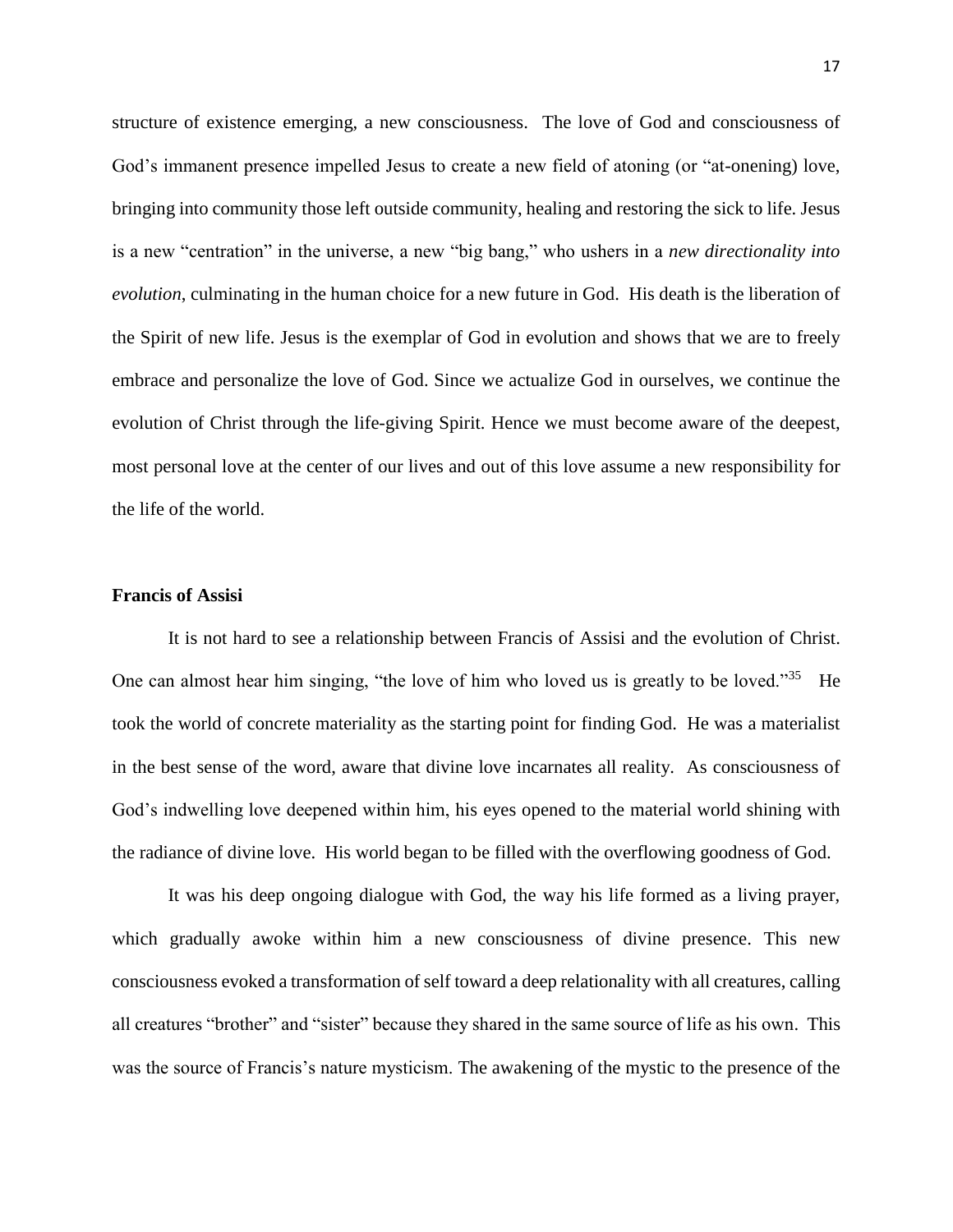inner Sacred presence is the beginning of a new vision of reality. Martin Laird writes: "The mystic enters the center of a network of cosmic influences and is astonished at the depth and intimacy of relationship with the universe."<sup>36</sup>

Francis was deeply aware that his self was no "self" apart from the living reality of God. The more he found God in his life, the more his life shifted from a partial self with a limited view of the world, to a unified self and an experience of belonging to the whole. He lived into what Albert Einstein realized: "our separate self-sense is an illusion because we are part of a whole, though limited in time and space."<sup>37</sup> The experience of separateness is a deception of one's consciousness, which can restrict us from realizing our true reality of belonging to the whole. Or as Ken Wilber put it: "The ego is a contraction in the field of awareness."<sup>38</sup> Einstein said, "our task is to free ourselves from this prison by widening our circle of compassion to embrace all living creatures and the whole of nature in its beauty."<sup>39</sup> This is what we see in Francis, a breakthrough in consciousness from self to other to All; an expansion of consciousness widening his sense of compassion. He attained a level of consciousness where his outer world and inner world became one seamless unity, as Maria Rainer Rilke wrote, "outer space within," a flow of unbroken wholeness giving rise to a unified world-self; a reconciled space of unified love. Francis entered the center of a network of cosmic influences and became astonished at the depth and intimacy of relationship with the universe. He became more fully aware of his desire to be united with God.<sup>40</sup> Martin Laird writes: "Through divinization the mystic becomes a doorway through which Christ-Omega enters and transforms the world in the Divine Milieu."<sup>41</sup> In other words, *only* inner transformation can escape outer cosmic entropy and centrate energy on higher levels of complexity. Through inner transformation, the mystic nurtures a zest for life by becoming more inwardly whole and thus creating wholeness in the outer world through the actualization of love,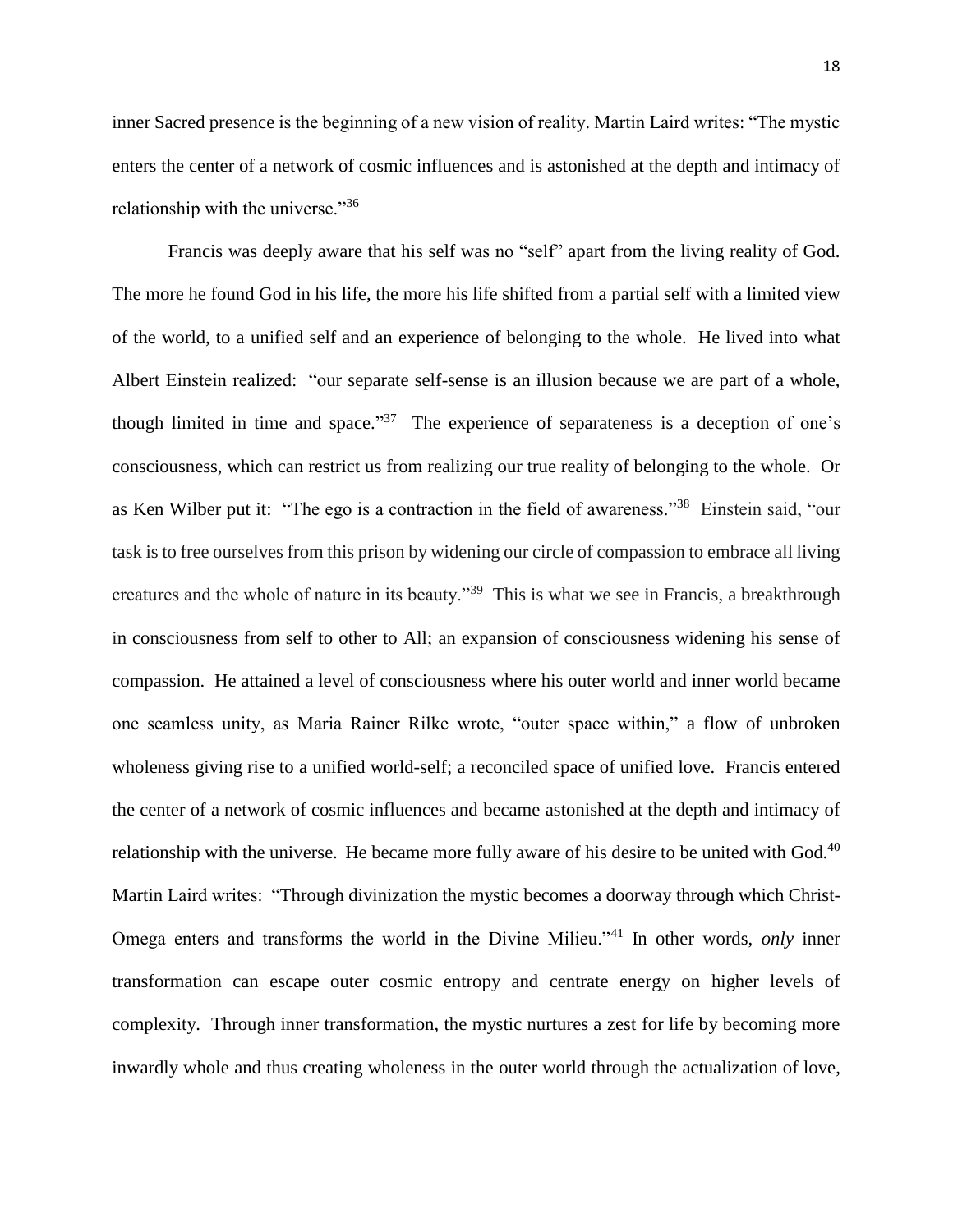drawing others into new levels of God consciousness. Hence, the human person becomes the vanguard of the evolving universe.

This creative love deepening through integrated levels of consciousness is what transforms the material universe into the living presence of Christ. Francis's planetary consciousness, his awakening to become what Teilhard called a "terrestrian," a brother to all earth-life, was the height of his spiritual journey into God, as God journeyed into and through his life; an evolution in the mutuality of love where his inner eye opened to the radiance of love at the heart of creation, the cosmic Christ. He lived into Christ Omega not as a *terminus ad quem* but as the fullness of divine presence deep within him, joining him to all other creatures by a flow of unified consciousness. Through an evolution of being in love, Francis became the very presence of God incarnate, another Christ. God was born from within and the world was born in God, a mutual being-in-love symbolized by the Christ.

## **Conclusion**

In a world today floundering for meaning and purpose, we see Franciscan theology revealing a world steeped in divine love, a love that is creative, novel and future-oriented. Teilhard noted at one point that we need another Francis, a figure who represents a new spiritual revolution. If science and religion have fallen into odds at the table of knowledge, it is precisely because Franciscan theology *was not* invited to the banquet. Throughout his career Teilhard struggled to bring science and religion into a new framework of meaning, and his discovery of Scotus's doctrine of the primacy of Christ was key to his doctrine of Christogenesis. From different worldviews and different points of departure, the theologian [Scotus] and the scientist [Teilhard] reached the same conclusion: God is acting within each element, Jesus Christ is the motif of divine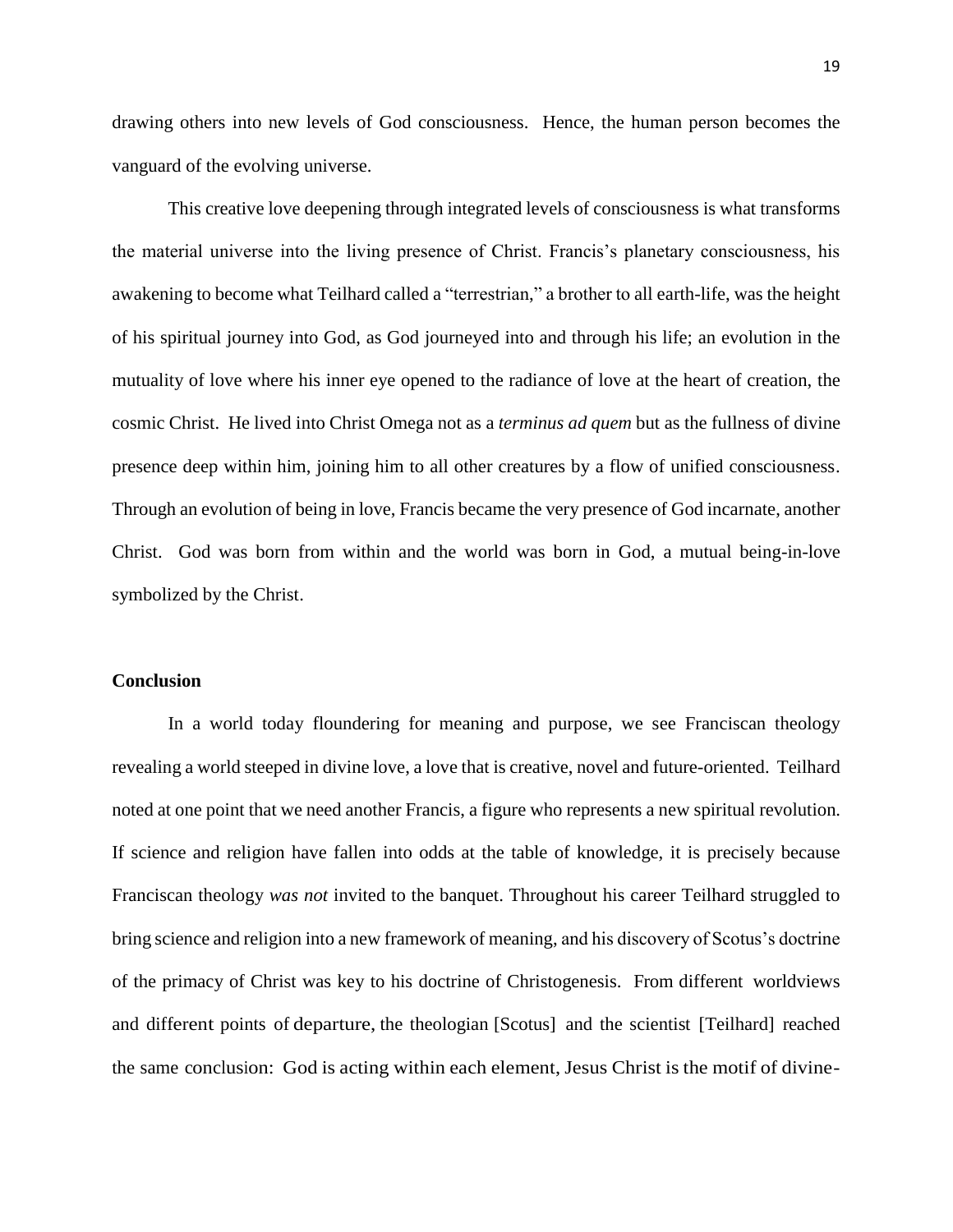created relatedness and Christ isthe center of the universe, the foundation of the dynamic and vital aspect of reality. This symbolic centrality of Christ for Teilhard is the organic or cosmic dimension of evolution. Creation itself is God uniting to form one with something, to be immersed in it. From a faith perspective, the whole cosmos is incarnational. "The Incarnation," Teilhard said, "is a making new. . .of all the universe's forces and powers. Christ invests himself organically with all of creation, immersing himself in things, in the heart of matter and thus unifying the world."<sup>42</sup>

Teilhard's doctrine of Christogenesis enables us to orient ourselves in evolution with purpose and direction. The dynamic potential in created reality is toward ultimate being in love. As Eric Doyle realized, "the kind of love required to unite humanity as a whole cannot be based on merely moral, juridical, patriotic or historical grounds. To be universal it must be *organic*: based on the personal centers themselves in the uniqueness of their centricity and embracing every particular form of love - familial, national, racial - as reflections of itself. For a person can only love from center to center, from person to person."

We are busy building a world of science and technology but the world we desire, a world of peace, unity and justice, must begin in the heart. What the mind thinks, the world becomes. It is important how we awaken to a new consciousness of Divine love, discovered in one's own selfrealization and full maturity of "being-with-Christ." If we are to find a new spirit of the earth, one that can help us realize shared planetary life, then we must understand ourselves in a new way. Competition, specialization and individualism must give way to a new collective energy as the prime energy of love empowering a new world. A transformed consciousness bringing about a transformed world must be rooted in the energies of love.

In this unfinished universe, it is time to connect the insights of Scotus and Bonaventure with Teilhard's vision of a world struggling to evolve toward more life. Love is always creative,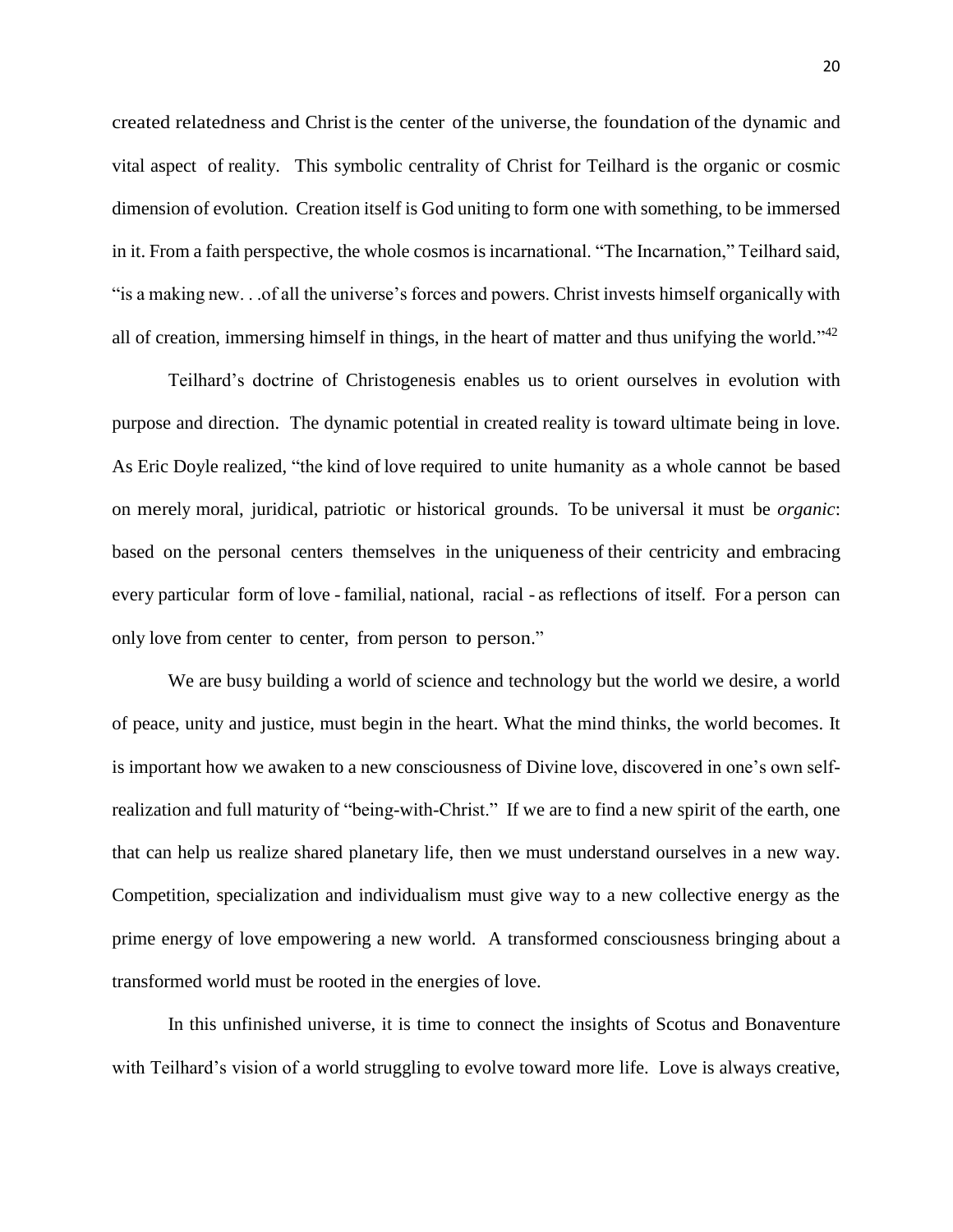always stretching into the moreness of new life. Love alone, Teilhard said, can lead us to a new universe. Christ is always a new departure of creative love, as Francis himself realized: "I have done what is mine to do, may Christ teach you yours." God is seeking to rise up in us, to become some thing more beautiful and more profound in love. Teilhard's christogenesis means to enter by our transcendent freedom into Christ, to become a New Creation, to enter by faith into the future of every person and into the very heart of creativity itself, into the future of God. As Beatrice Bruteau wrote: If we are asked then: "Who do you say I am?" Our answer must be:

You are the new and ever renewing act of creation.

You are all of us, as we are united in You.

You are all of us as we live in one another.

You are all of us in the whole cosmos as we join in

Your exuberant act of creation.

You are the Living One who improvises at the frontier of the future; and it has not

yet appeared what You shall be.<sup>43</sup>

#### **Notes**

<sup>1</sup> Frank, *Constant Fire,* 147.

 $\overline{a}$ 

<sup>2</sup> Adam Frank, *The Constant Fire: Beyond the Science and Religion Debate* (Berkeley: University of California Press, 2009), 149: Simon Singh, *Big Bang: The Origin of the Universe*  (New York: Harper, 2005), 214 - 29.

3 Francisco J. Ayala, "Biological Evolution: An Introduction," in *An Evolving Dialogue: Theological and Scientific Perspectives on Evolution*, ed. James Miller (Harrisburg, PA: Trinity Press International, 2001), 13.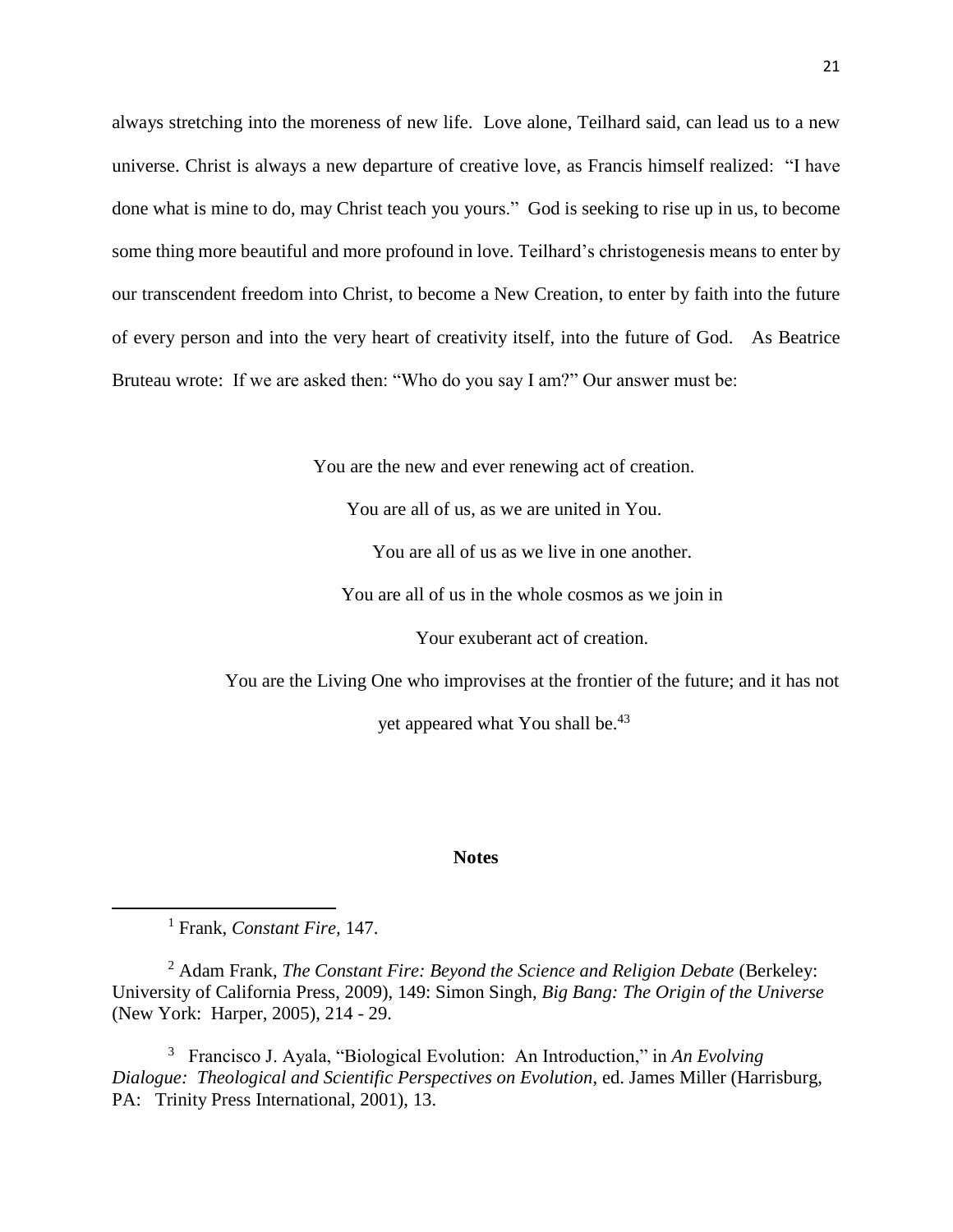<sup>4</sup> Ayala, "Biological Evolution," 13.

 $\overline{\phantom{a}}$ 

5 Peter B. Todd, *The Individuation of God: Integrating Science and Religion* (Wilmette, IL: Chiron Publ., 2012), 61.

6 Todd, *The Individuation of God*, 61.

7 Thomas Nagel, "The Core of 'Mind and Cosmos,'" [http://opinionator.blogs.nytimes.com/2013/08/18/the-core-of-mind-and](http://opinionator.blogs.nytimes.com/2013/08/18/the-core-of-mind-and-cosmos/?_php=true&_type=blogs&_r=1)[cosmos/?\\_php=true&\\_type=blogs&\\_r=1.](http://opinionator.blogs.nytimes.com/2013/08/18/the-core-of-mind-and-cosmos/?_php=true&_type=blogs&_r=1)

8 James Jeans, *The Mysterious Universe* (New York: Macmillan, 1931), 158.

9 Philip Goff, "Panpsychism is Crazy, but it is also most probably true." *Aeon*  [https://aeon.co/ideas/panpsychism-is-crazy-but-its-also-most-probably-true.](https://aeon.co/ideas/panpsychism-is-crazy-but-its-also-most-probably-true)

<sup>10</sup> Menas Kafatos and Robert Nadeau, *The Conscious Universe* (New York: Springer, 1990),

<sup>11</sup> Henry P. Stapp, "Quantum Physics and the Physicist's View of Nature," in *The World View of Contemporary Physics,* ed. Richard E. Kitchener (Albany: State University of New York Press, 1988), 40.

<sup>12</sup> Christof Koch, "A 'Complex Theory of Consciousness" Scientific American (July 1, 2009) [https://www.scientificamerican.com/article/a-theory-of-consciousness/.](https://www.scientificamerican.com/article/a-theory-of-consciousness/)

<sup>13</sup> Christof Koch, "A 'Complex Theory of Consciousness" Scientific American (July 1, 2009) <https://www.scientificamerican.com/article/a-theory-of-consciousness/>

<sup>14</sup> Fritz-Albert Popp, "On the Coherence of Ultraweak Photoemission from Living Tissues," in *Disequilibrium and Self-Organization,* ed. C.W. Kilmister (Dordrecht and Boston: D. Reidel Publ., 1961); Zohar, *Quantum Self*, 223.

15 Zohar, *Quantum Self*, 223.

16 Pauli, 1952, cited in Atmansacher, 2014, p. 252.

17 Atmanspacher 2014, p. 252.

18 Atmanspacher 2014, p. 285)

19 Teilhard de Chardin, *Phenomenon of Man*, 221.

20 Pierre Teilhard de Chardin, *Human Energy*, trans. J. M. Cohen (New York: Harcourt Brace Jovanovich, 1969), 23.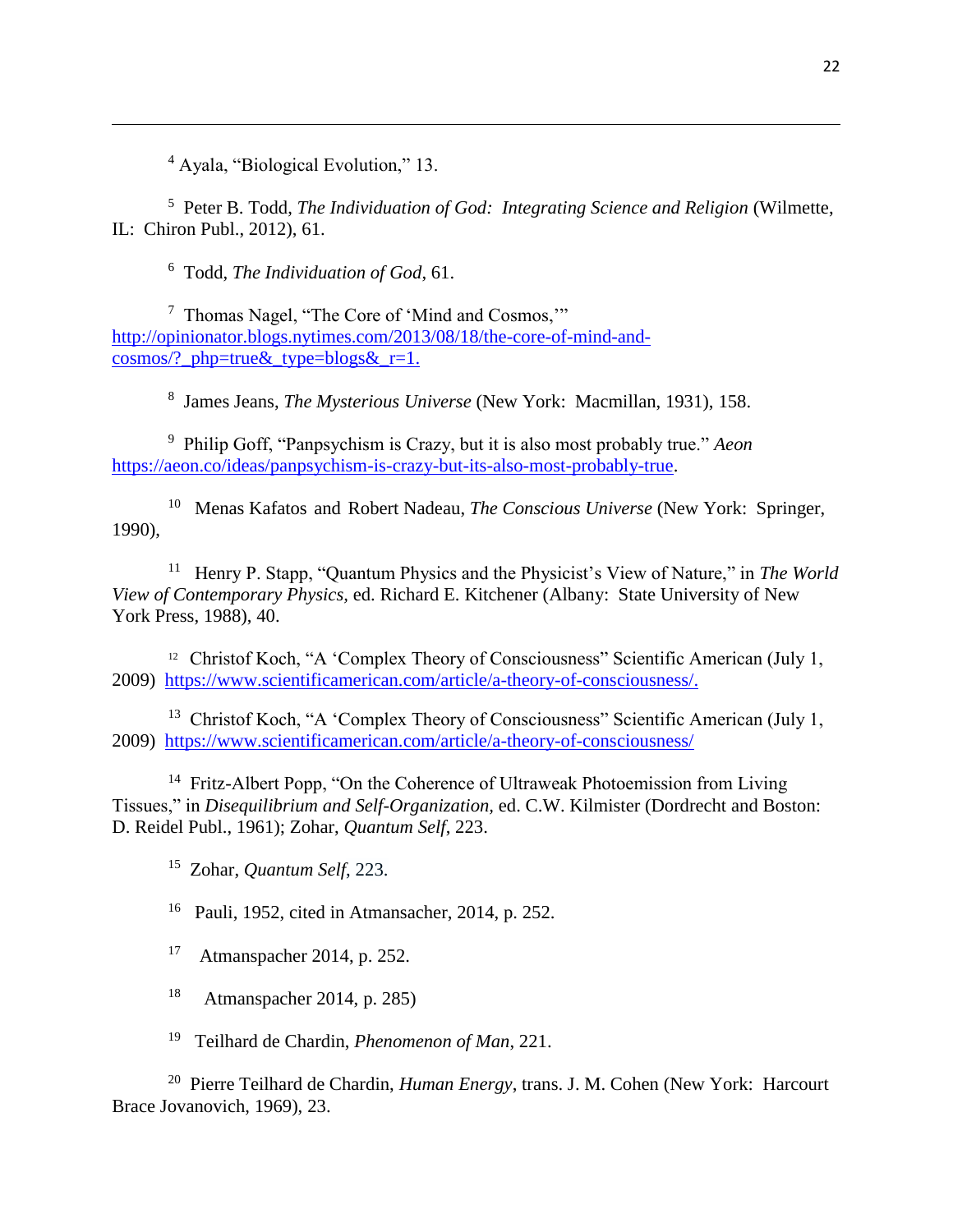<sup>21</sup> Teilhard de Chardin,"The Position of Man in Mature and the Significance of Human Socialization," in *The Future of Man*, 211 – 17.

<sup>22</sup> Thomas King, SJ, "Teilhard and the Environment," *Ecotheology* 10.1 (2005): 91.

23 Teilhard de Chardin, *Phenomenon of Man*, 56 – 64.

24 Pierre Teilhard de Chardin, *Man's Place in Nature,* trans. Noel Lindsay (New York: Collins, 1966), 34.

25 Teilhard de Chardin, *Phenomenon of Man*, 56 – 64.

26 Lydia Schumacher, *Divine Illumination: The History and Future of Augustine's Theory of Knowledge,* 126.

<sup>27</sup>Ingham, *Scotus for Dunces*, 57-8.

 $\overline{\phantom{a}}$ 

28 Allan Wolter, "Scotus's Individuation Theory," in *The Philosophical Theology of John Duns Scotus,* ed. Marilyn McCord Adams (Ithaca, NY: Cornell, 1990), 68-97; Timothy Noone, "Individuation in Scotus," *American Catholic Philosophical Quarterly* 69 (1995): 527-42.

29 Peter Liethart, "Causality and Pure Nature," *Patheos* (Oct. 16, 2010). <https://www.patheos.com/blogs/leithart/2010/10/causality-and-pure-nature/>

30 Peter Liethart, "Causality and Pure Nature," *Patheos* (Oct. 16, 2010). <https://www.patheos.com/blogs/leithart/2010/10/causality-and-pure-nature/>

31 Peter Liethart, "Causality and Pure Nature," *Patheos* (Oct. 16, 2010). [https://www.patheos.com/blogs/leithart/2010/10/causality-and-pure-nature/.](https://www.patheos.com/blogs/leithart/2010/10/causality-and-pure-nature/)

32 Teilhard de Chardin, *Hymn to Matter*, 53.

33 Teilhard de Chardin, *Hymn to Matter,* 53.

<sup>34</sup> Todd, "Teilhard and Other Modern Thinkers," 8.

<sup>35</sup> Thomas of Celano, The Second Life of St. Francis," CXLVIII, 196.

<sup>36</sup> Martin Laird, "The Diaphanous Universe: Mysticism in the Thought of Pierre Teilhard de Chardin," *Studies in Spirituality* 4 (1994): 206-35 at p. 219.

37 Albert Einstein quoted in Howard W. Eves, *Mathematical Circles Adieu* (Washington, D.C.: The Mathematical Association of America, 2002), 57.

38 Ken Wilbur, *The Essential Wilbur* (Boston: Shambhala, 1998), 136.

39 Albert Einstein quoted in Howard W. Eves, *Mathematical Circles Adieu* (Washington, D.C.: The Mathematical Association of America, 2002), 57.